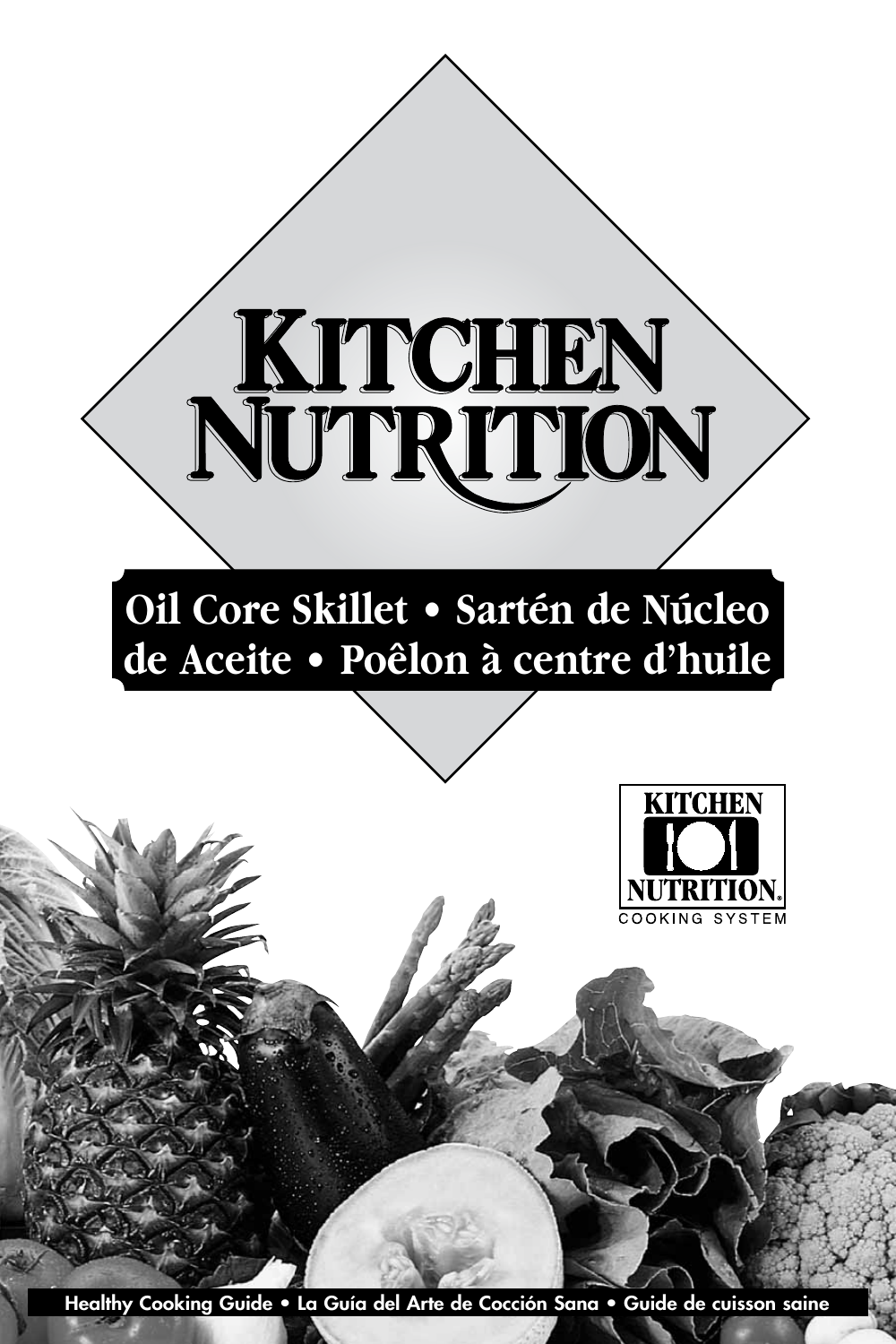## **Congratulations**

Congratulations on your purchase of the Stainless Steel Oil Core Electric Skillet! Advanced engineering has enabled us to provide you with a sophisticated stainless steel cooking utensil that is perfect for baking, braising, pan-broiling, roasting, sautéing, simmering, stewing and stir-frying.

The innovative design of the Stainless Steel Oil Core Electric Skillet gives you even heat distribution across the bottom and sides to prevent sticking and burning. The Oil Core Skillet retains the heat, making it perfect for table and buffet service.

Please take a few moments to acquaint yourself with the many convenient features of your Oil Core Skillet. Read the instructions in this booklet carefully to be certain you are using your Skillet properly and to its fullest capabilities. Then discover the incredible ease of use and sample the recipes which have been developed specifically for your enjoyment. The recipes included here are representative of the variety of cooking tasks that can be performed in this Skillet.

This Stainless Steel Oil Core Electric Skillet is a finely crafted product and needs no special care other than cleaning. If service becomes necessary, please let our experts make any repairs. Attempting to fix it yourself may result in damage not covered by the warranty and could cause personal injury.

Within a few hours of use, you will discover the ease of carefree cooking with your Oil Core Skillet. Enjoy!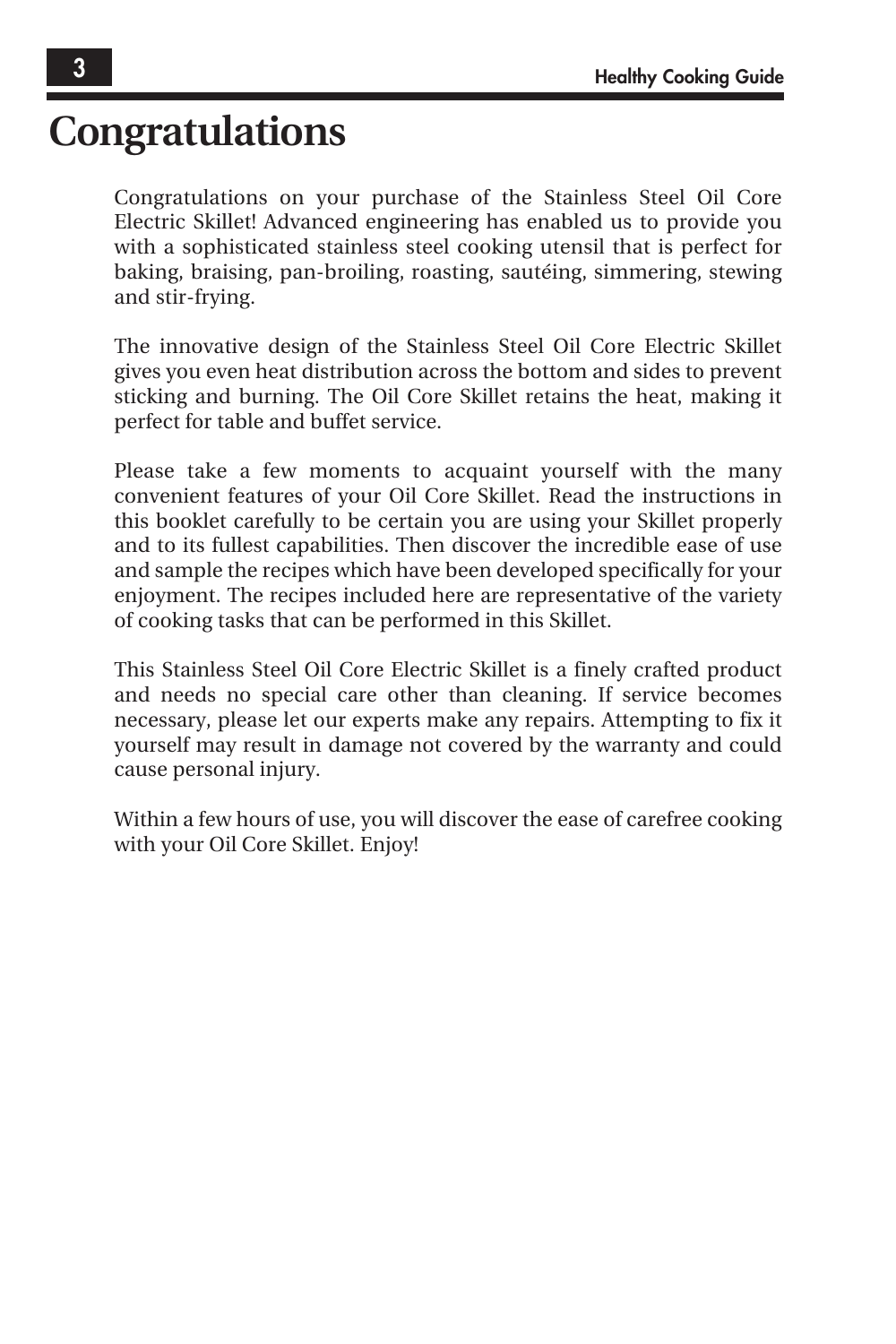# **IMPORTANT SAFEGUARDS**

When using any electrical appliance, basic safety precautions should always be followed, including the following:

- 1. Read all instructions.
- 2. Do not touch hot surfaces. Use handles and knobs. Do not operate this appliance without handles in place.
- 3. To protect against electrical hazards, do not immerse cord, plugs, or heat control in water or other liquid.
- 4. This appliance is not intended for use by or near young children or infirm persons without supervision.
- 5. Unplug from outlet when not in use and before cleaning. Allow to cool before putting on or taking off parts and before cleaning the appliance.
- 6. Do not operate any appliance with a damaged cord or plug, or after the appliance malfunctions or has been damaged. Return appliance for examination and possible repair or adjustment.
- 7. The use of accessory attachments not recommended by the appliance manufacturer may cause injuries.
- 8. Do not use outdoors.
- 9. Do not let cord hang over edge of table or counter, or touch hot surfaces.
- 10. Do not place on or near a gas or electric burner or in a heated oven.
- 11. Use extreme caution when moving an appliance containing hot oil or other hot liquid.
- 12. Always attach plug to appliance first, then plug cord into wall outlet. To disconnect, press the OFF button, then remove plug from wall outlet.
- 13. This appliance has a polarized plug (one blade is wider than the other). To reduce the risk of electrical shock, this plug is intended to fit into a polarized outlet only one way. If the plug does not fit fully into the outlet, reverse the plug. If it still does not fit, contact a qualified electrician for assistance. DO NOT ATTEMPT TO modify the plug in any way.
- 14. Do not use appliance for other than intended household use.
- 15. Do not tamper with pressure relief valve behind handle. If oil leaks from under handles or from any part of the Skillet, do not use. For repairs, see warranty.
- 16. After cleaning, the appliance inlet (where the electrical connector plugs in) must be thoroughly dried before appliance is used again.
- 17. This appliance is not intended for deep frying foods.

# **SAVE THESE INSTRUCTIONS**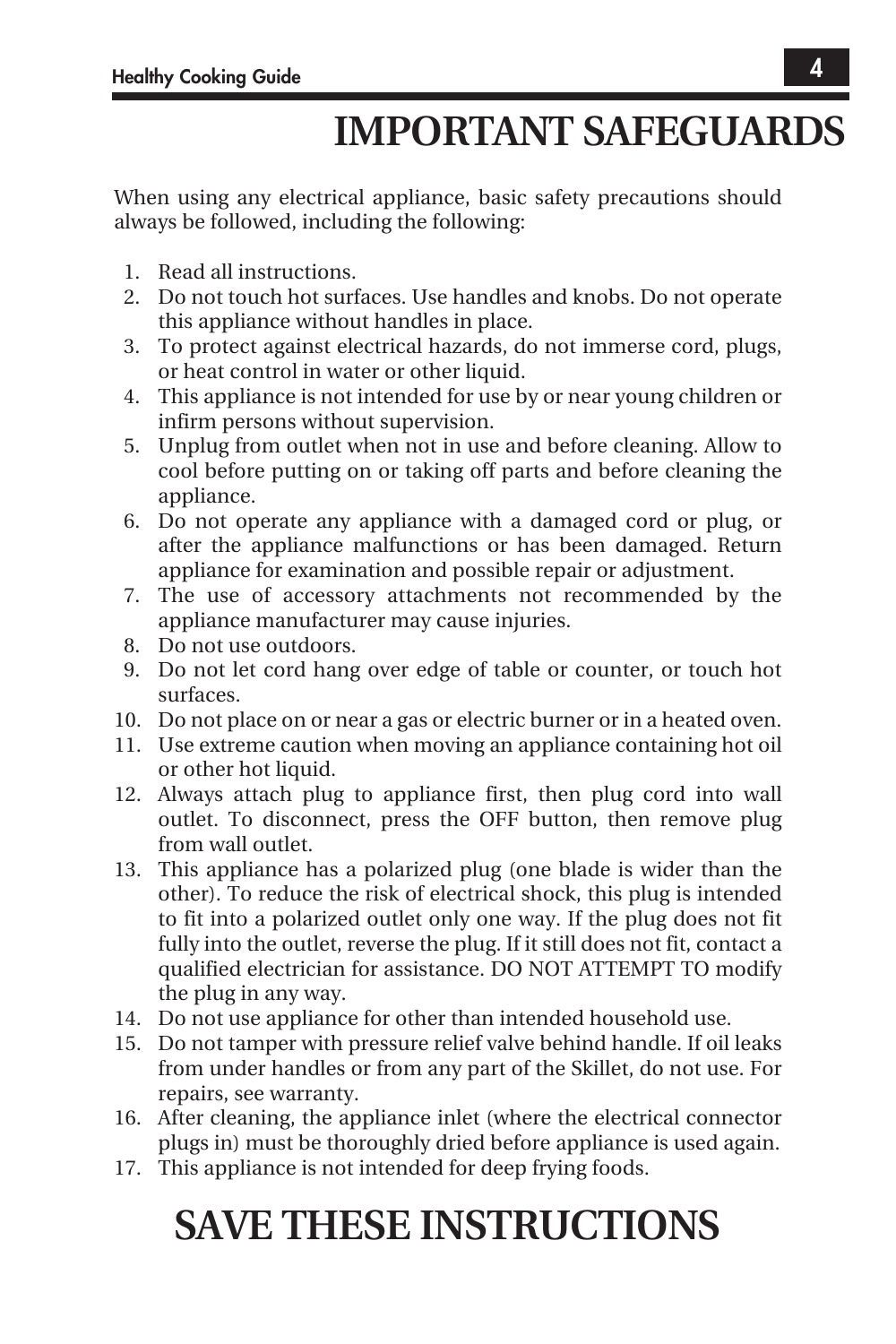## **Your Safety is Our Concern**

- 1. Check the handles on this Skillet and tighten any loose screws when necessary.
- 2. The pressure relief valve for the unique "Oil Core" of this Skillet is guarded by the handle. It is important to have handles in place at all times. Do not operate this Skillet without both handles securely in place.
- 3. If the Skillet is dropped or the handles are broken, check for damage to the pressure relief valve. If parts are dislodged or if you notice oil leaking from under the handle, contact your distributor (see address inside back cover) for service. Do not tamper with the pressure relief valve under any condition.
- 4. Always dry outside of Skillet completely before connecting heat control.
- 5. Never immerse hot Skillet in water. Always allow Skillet to cool before cleaning.
- 6. To reduce the hazard of potential electrical shock, this item has a polarized plug which is designed to fit only one way in a polarized outlet.
- 7. A short cord is provided to reduce the risks of becoming tangled in or tripping over a longer cord. Extension cords are not recommended.

## **Features and Benefits**

**Stainless Steel Construction** – Hard, polished stainless steel resists pitting, cracking, and chipping. Easy to clean, your Stainless Steel Oil Core Electric Skillet will retain its beautiful appearance for years.

**Amazing Oil Core** – Fast, even heat distribution over the entire cooking surface without hot spots is assured, thanks to a special heat conducting oil sandwiched between layers of high quality stainless steel. This is the finest heat conduction system available for cookware!

**Touch-Pad Heat Control** - Optimum heat selection is easy with the touch-pad heat control. Built-in timer allows you to select the cooking time, up to 12 hours, and the Skillet shuts off automatically. Temperature and cooking time can be changed at any point during cooking.

**Fully Immersible** – With the touch-pad heat control removed, the Skillet can be easily washed in your sink or placed in a dishwasher. Water cannot damage the heating element. It is sealed beneath the cooking surface, protected from moisture and corrosion.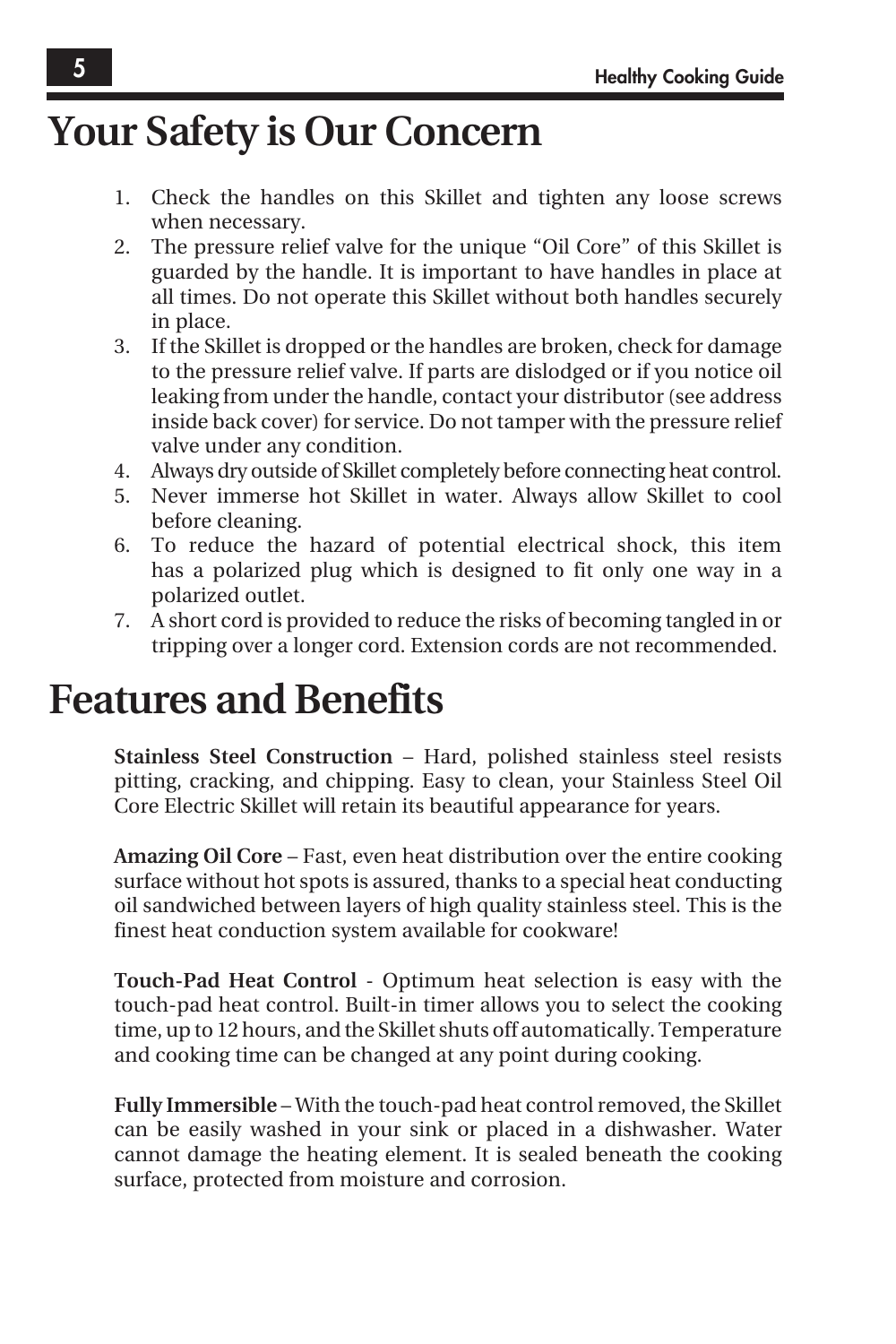**Stores Heat** – From kitchen to table, piping hot! The Oil Core holds heat long after the Skillet is unplugged. Food stays at serving temperature at the table without an inconvenient cord attached.

## **Use and Care**

- 1. Before the first use, remove heat control. Wash Skillet and Cover in hot, soapy water to which you have added one cup of vinegar per gallon of water. This removes all traces of manufacturing oils and polishing compounds. Rinse in clear, warm water and dry thoroughly with a clean, soft towel. **Caution: Always remove touch-pad heat control before immersing Skillet in water.**
- 2. Always dry outside of Skillet completely before connecting heat control.
- 3. Refer to Temperature Guide or use temperature specified in recipe to ensure best results.
- 4. When the appliance is turned off, disconnect the cord from the outlet. To transfer it to the table for serving, remove heat control, handling very carefully since the heat control will be very hot. It is important to lay the hot heat control on a heatproof surface to cool to avoid damage to the table or counter top. If food is not being served from the appliance, allow it to cool before removing heat control.
- 5. Allow Skillet to cool before immersing it in water for cleaning. Do not immerse heat control.
- 6. See complete Operating and Cleaning Instructions that follow.
- 7. Before first use, remove the thin protective film covering the touchpad heat control.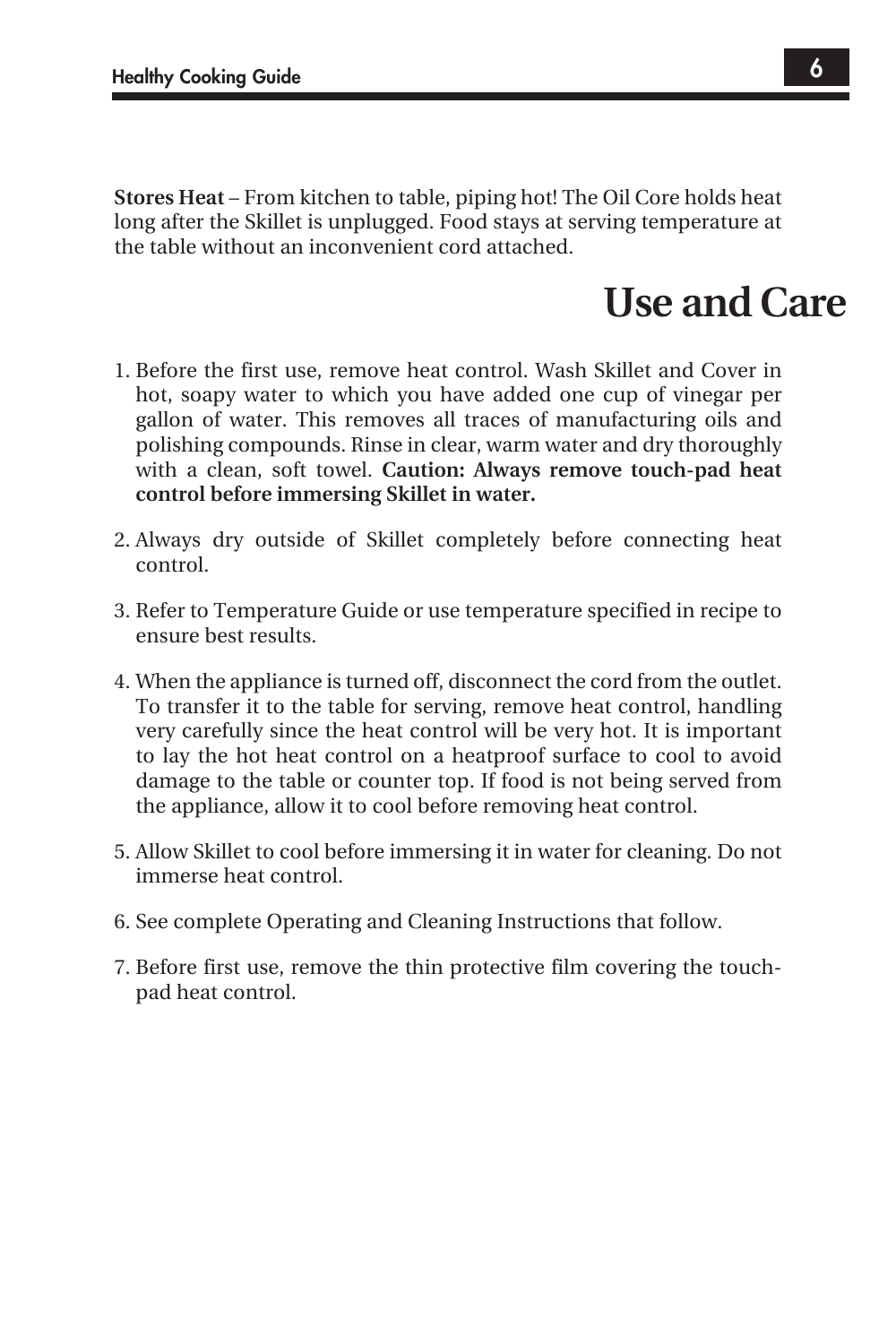## **Operating Instructions**

- 1. Insert automatic heat control into appliance. Plug into electric outlet. As soon as the appliance is plugged in, a red signal light will appear on the right side of the display.  $\triangle$  **CAUTION:** Always operate appliance at least 4" (10 cm) from wall.
- 2. To set the desired temperature, press and release the temperature key (the default temperature will flash) then press the up or down arrow until the desired temperature appears on the display. To select the default temperature of 150°F (65°C), press the temperature key a second time. If no temperature is set, the display will flash for 2 minutes and automatically shut off. Pulsing the up or down arrow will adjust the temperature by 5-degree increments; pressing and holding the key will adjust it by 25-degree increments (10-degrees in Celsius). As the appliance preheats to desired temperature, the signal light (red light on left side of digital display) will blink on and off. Always preheat appliance (4 to 6 minutes), unless recipe states to start with it cold.
- 3. Add food when the signal light stops blinking, indicating that the cooking temperature has been reached. Heat may be increased or decreased by depressing the up or down arrow, depending upon the type or amount of food being prepared. The signal light will cycle on and off during cooking to indicate that the proper temperature is being maintained.
- 4. After the food is placed in the appliance, set the cooking time if desired. Press and release the time key. The display will flash "00:00." Press the up or down arrows until the desired length of time is set (maximum is 12 hours). If no time is set, the heat control will operate at the preset temperature until the off button is pressed. Pulsing the key will adjust the time by 1-minute increments; pressing and holding either key will adjust the time by 10-minute increments. The time will automatically count down and the remaining time will be displayed unless the temperature key is pressed. The temperature or time can be changed or displayed anytime during cooking by simply repeating the steps detailed above.
- 5. When cooking is complete, and the time setting has not been used, press the off button. The temperature and time settings will be cancelled.
- 6. Pressing and holding both temperature and time buttons at the same time will switch temperature reading between Fahrenheit and Celsius.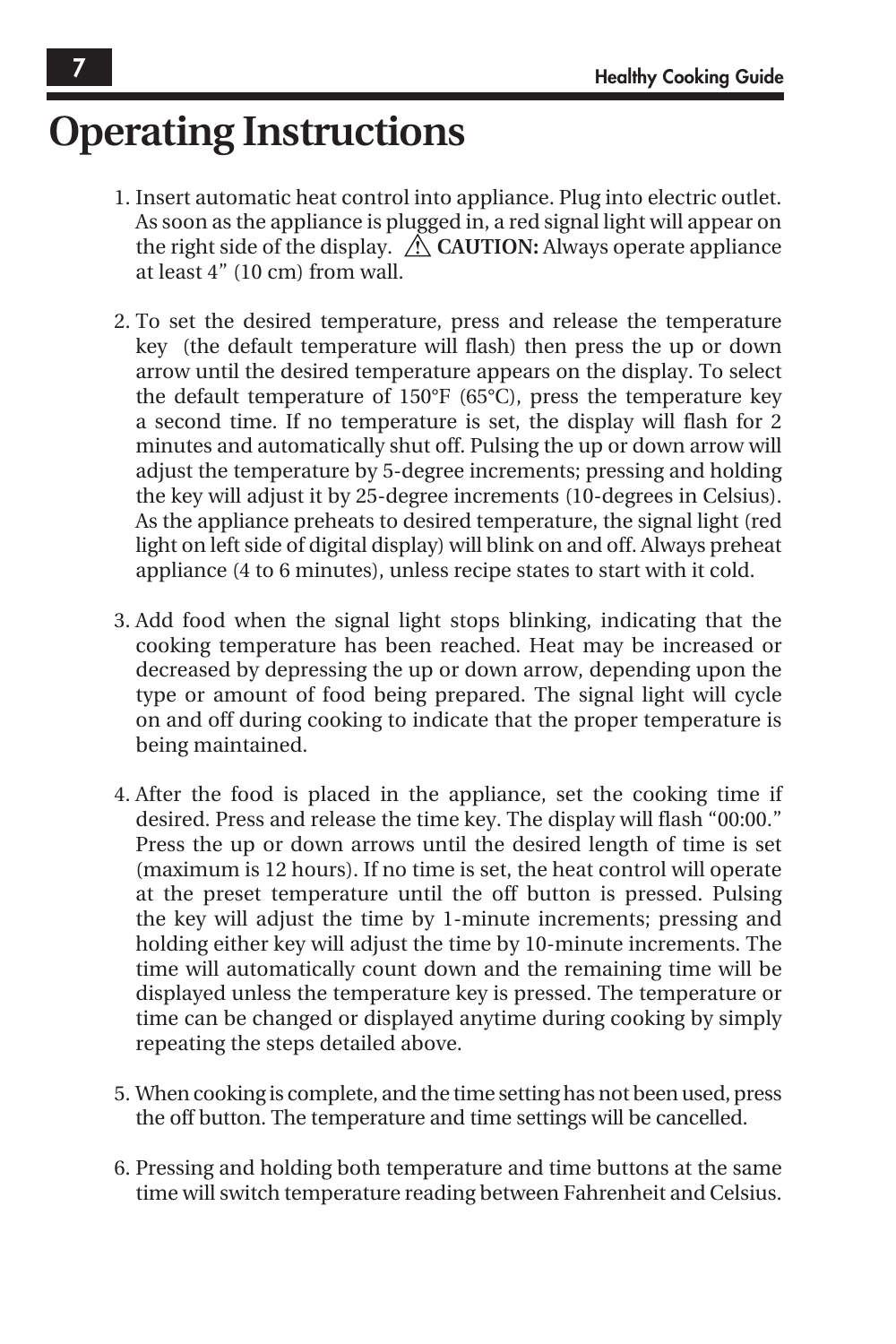## **Temperature Guide**

| Warm or Simmer<br>150 to 200°F<br>$(65 \text{ to } 95^{\circ} \text{C})$ | Keep foods warm; simmer meats<br>and poultry.                                                      |
|--------------------------------------------------------------------------|----------------------------------------------------------------------------------------------------|
| 225 to $250^{\circ}$ F                                                   | Stew or braise meats; sauté vegetables;                                                            |
| $(105 \text{ to } 120^{\circ}\text{C})$                                  | cook sauces, fruits, and casseroles.                                                               |
| 275 to $300^{\circ}$ F                                                   | Prepare eggs, gravies,                                                                             |
| $(135 \text{ to } 150^{\circ} \text{C})$                                 | candies, and puddings.                                                                             |
| 325 to 350°F<br>$(165 \text{ to } 175^{\circ}\text{C})$                  | Brown meats, seafood and potatoes;<br>bake cakes, pancakes, and French toast;<br>grill sandwiches. |
| $375^{\circ}F$                                                           | Sear meats and poultry;                                                                            |
| $(190^{\circ}C)$                                                         | stir-fry chicken.                                                                                  |
| 400 to 425°F                                                             | Pan-broil meats and fish;                                                                          |
| $(205 \text{ to } 220^{\circ}\text{C})$                                  | stir-fry meats; pop corn.                                                                          |

## **Automatic Rice Settings**

The digital heat control features an automatic rice setting. *It's as easy as 1-2-3!* **(1)** Insert desired ingredients. **(2)** Press the temperature key. **(3)** Press the down arrow key once to select RIC1. Display will flash. When flashing stops, heating has begun. The unit will automatically heat to boiling, cook the rice (a count down timer will appear in the display) and then switch to the keep warm temperature of 150°F (65°C) when cycle is complete.

**RIC1** – Used for most rice recipes. (1-3 cups dry measure) **RIC2** – *Due to the capacity of this skillet (3 cups dry measure), the RIC2 setting should not be used.* **DO NOT EXCEED SKILLET CAPACITY.**

| <b>Rice Cooking Guide</b>                                                                                 |                |                  |  |  |  |  |  |  |  |  |  |  |
|-----------------------------------------------------------------------------------------------------------|----------------|------------------|--|--|--|--|--|--|--|--|--|--|
| Rice                                                                                                      | Water          | Setting          |  |  |  |  |  |  |  |  |  |  |
| <b>Standard Varieties</b>                                                                                 |                |                  |  |  |  |  |  |  |  |  |  |  |
| 1 cup                                                                                                     | 2 cups         | RIC <sub>1</sub> |  |  |  |  |  |  |  |  |  |  |
| 2 cups                                                                                                    | 3 cups         | RIC <sub>1</sub> |  |  |  |  |  |  |  |  |  |  |
| 3 cups                                                                                                    | 4 cups         | RIC <sub>1</sub> |  |  |  |  |  |  |  |  |  |  |
| <b>Jasmine</b> (For best results, rinse rice twice.)                                                      |                |                  |  |  |  |  |  |  |  |  |  |  |
| 2 cups                                                                                                    | $31/2$ cups    | RIC <sub>1</sub> |  |  |  |  |  |  |  |  |  |  |
| Calrose                                                                                                   |                |                  |  |  |  |  |  |  |  |  |  |  |
| 2 cups                                                                                                    | $2^{3/4}$ cups | RIC <sub>1</sub> |  |  |  |  |  |  |  |  |  |  |
| These are general guidelines. Results may vary depending on quantity, type and<br>brand of rice selected. |                |                  |  |  |  |  |  |  |  |  |  |  |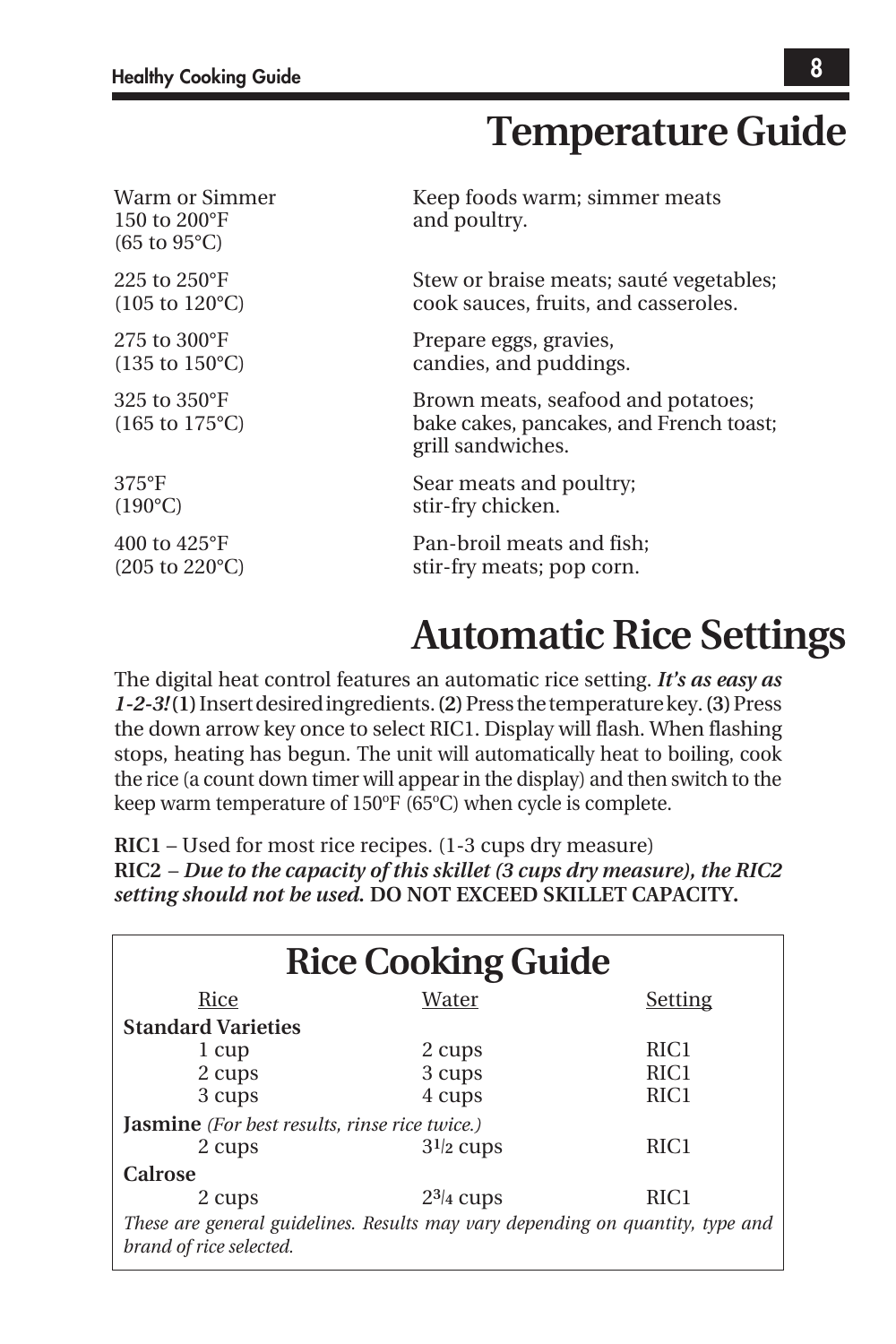# **Cleaning**

- 1. To maintain the beauty and cooking efficiency of the Oil Core Skillet, it is important that it be cleaned thoroughly with warm, soapy water after each use. Food films left on the cooking surface will cause discoloration when the Skillet is reheated.
- 2. Although durable, stainless steel is not indestructible. Pitting may result if undissolved salt remains in your Skillet. Salt should be added just before serving foods or to boiling liquids. Liquids should be stirred immediately to completely dissolve the salt. Do not allow seasoned foods or high-acid foods to remain in your Skillet for long periods.
- 3. With the heat control removed, your Skillet can be immersed in water or placed in an automatic dishwasher to clean. **IMPORTANT: Allow Skillet to cool before cleaning. Do not immerse hot Skillet in water. Always remove touch pad heat control before putting Skillet in water.** Clean Skillet in hot soapy water with a sponge, dishcloth, nylon net, or plastic pad. Do not use a metal scouring pad, knife, or harsh scouring powder on the polished stainless steel finish. Rinse the Skillet thoroughly with clear hot water. Dry promptly to prevent water spots. Wipe heat control with a damp cloth, then dry.
- 4. Persistent overheating may cause blue or brown heat tints inside your Skillet. Stains may also result from minerals in certain foods. To remove both heat tints and stains, make a paste with water and a nonabrasive stainless steel cleaner. Do not use a cleaner which contains chlorine bleach. Apply paste with a cloth or sponge, and rub lightly in a circular motion. Wash Skillet again, rinse, then dry promptly.
- 5. Remove minor scratches with a non-abrasive stainless steel cleaner, following the instructions in No. 4 above. To prevent scratches, do not cut, scrape, or chop food with sharp-edged kitchen tools in your Stainless Steel Skillet.
- 6. To remove stuck on foods, fill with warm water and let soak for 30 minutes. Then clean with warm, soapy water as usual. A nonabrasive stainless steel cleaner may also be used, following the instructions in No. 4 above.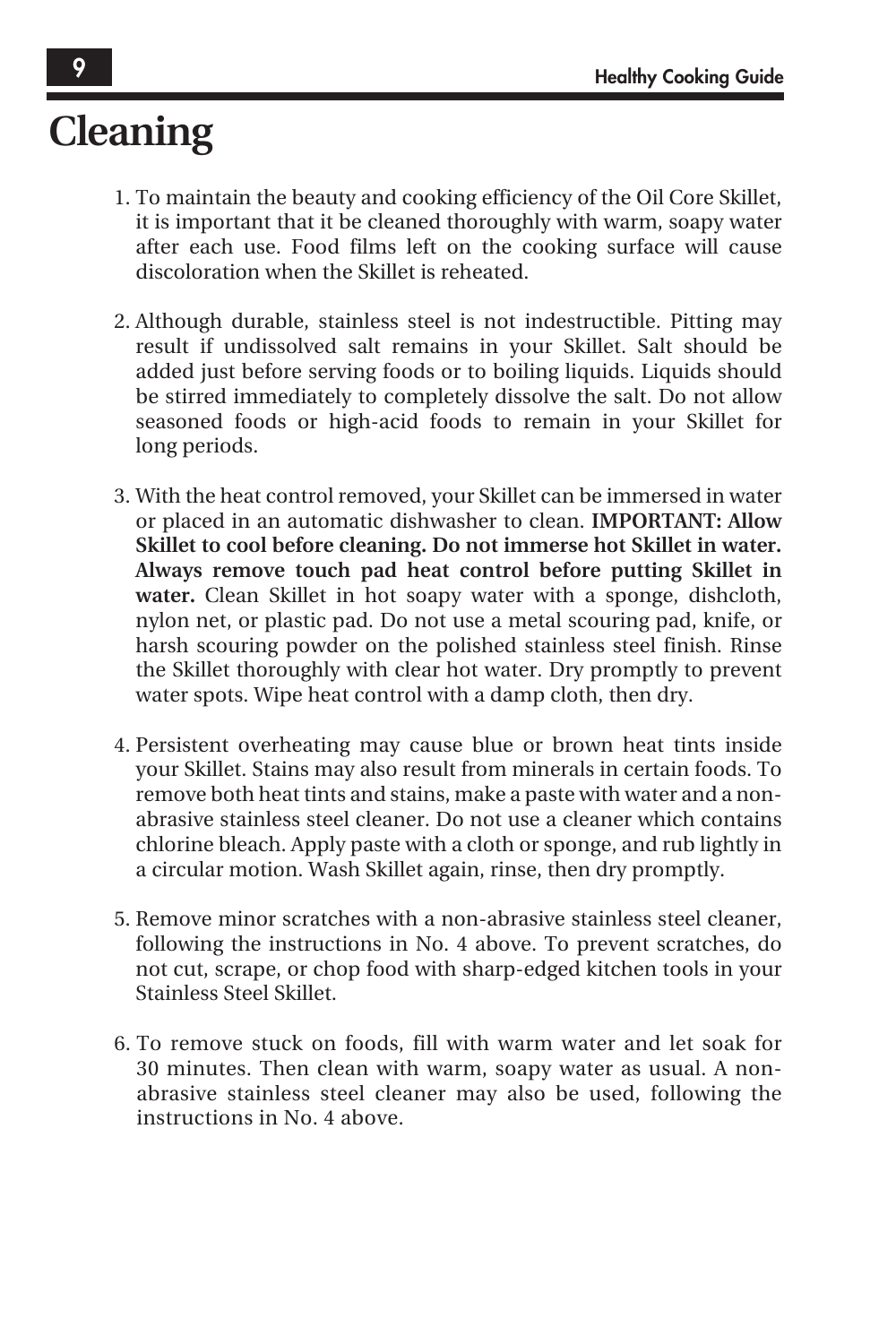## **Standard Guide to Weights and Measures**

## **Metric Conversions**

| <b>Liquid Measure Volume Equivalents</b> |                      |
|------------------------------------------|----------------------|
| ILS.<br><b>Customary Units</b>           | Metric<br>Equivalent |
|                                          |                      |
|                                          |                      |
|                                          |                      |
|                                          |                      |
|                                          |                      |
|                                          |                      |
|                                          |                      |
|                                          |                      |
|                                          |                      |
|                                          |                      |
| <b>Dry Measure Volume Equivalents</b>    |                      |
| U.S.                                     | <b>Metric</b>        |
| <b>Customary Units</b>                   | Equivalent           |
|                                          |                      |
|                                          |                      |
|                                          |                      |
|                                          |                      |
|                                          |                      |
|                                          |                      |
|                                          |                      |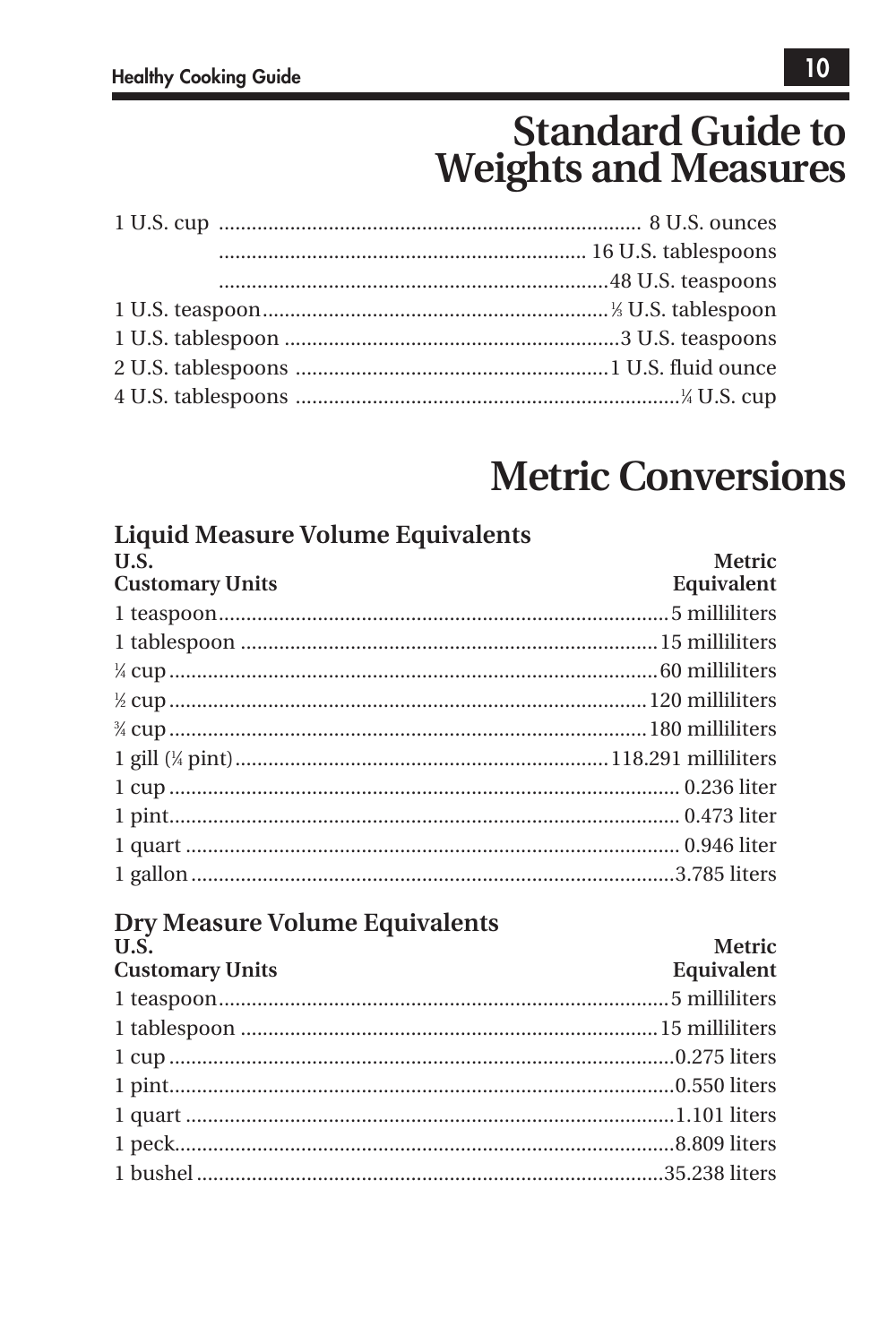## **Fresh Apple Pancakes**

*Yield: 14 to 18 pancakes*

**1 cup flour 1 cup whole wheat flour 1 tablespoon sugar 3 ⁄4 teaspoon baking powder 1 ⁄2 teaspoon salt substitute 1 ⁄2 teaspoon ground cinnamon 11 ⁄2 cups low-fat buttermilk 1 ⁄2 teaspoon baking soda 1 ⁄4 cup egg substitute 4 teaspoons light or extra light olive oil, divided 1 cup grated tart apple (peeled if desired) 1 ⁄2 cup finely chopped walnuts**

In 3-quart bowl, combine flours, sugar, baking powder, salt substitute and cinnamon; whisk to blend thoroughly.

Preheat covered skillet to 350°F (175°C).

In 2-cup measure, combine buttermilk and baking soda; add egg substitute and 1 tablespoon oil; mix well. Add to dry ingredients; stir quickly to blend. Fold apple, including any accumulated juice, and nuts into batter (batter will be thick).

Drizzle remaining 1 teaspoon oil onto hot skillet, lightly coating surface. Spoon scant ¼-cup batter into skillet, smoothing surface and repeating to make three pancakes at a time. Cook pancakes until edges are browned and bubbles appear in batter, about 2 minutes; turn and cook other side until browned. Transfer to heated platter; keep warm. Repeat until all batter is cooked. Serve hot with warm maple syrup, if desired.

|              | 1 serving (2 pancakes without syrup) contains:  |      |                   |  |
|--------------|-------------------------------------------------|------|-------------------|--|
| Cal Prot Fat |                                                 | Carb | Fiber Chol Sodium |  |
|              | 210 6.4 g 7.48 g 29.8 g 1.64 g 1.59 mg 176.8 mg |      |                   |  |
|              |                                                 |      |                   |  |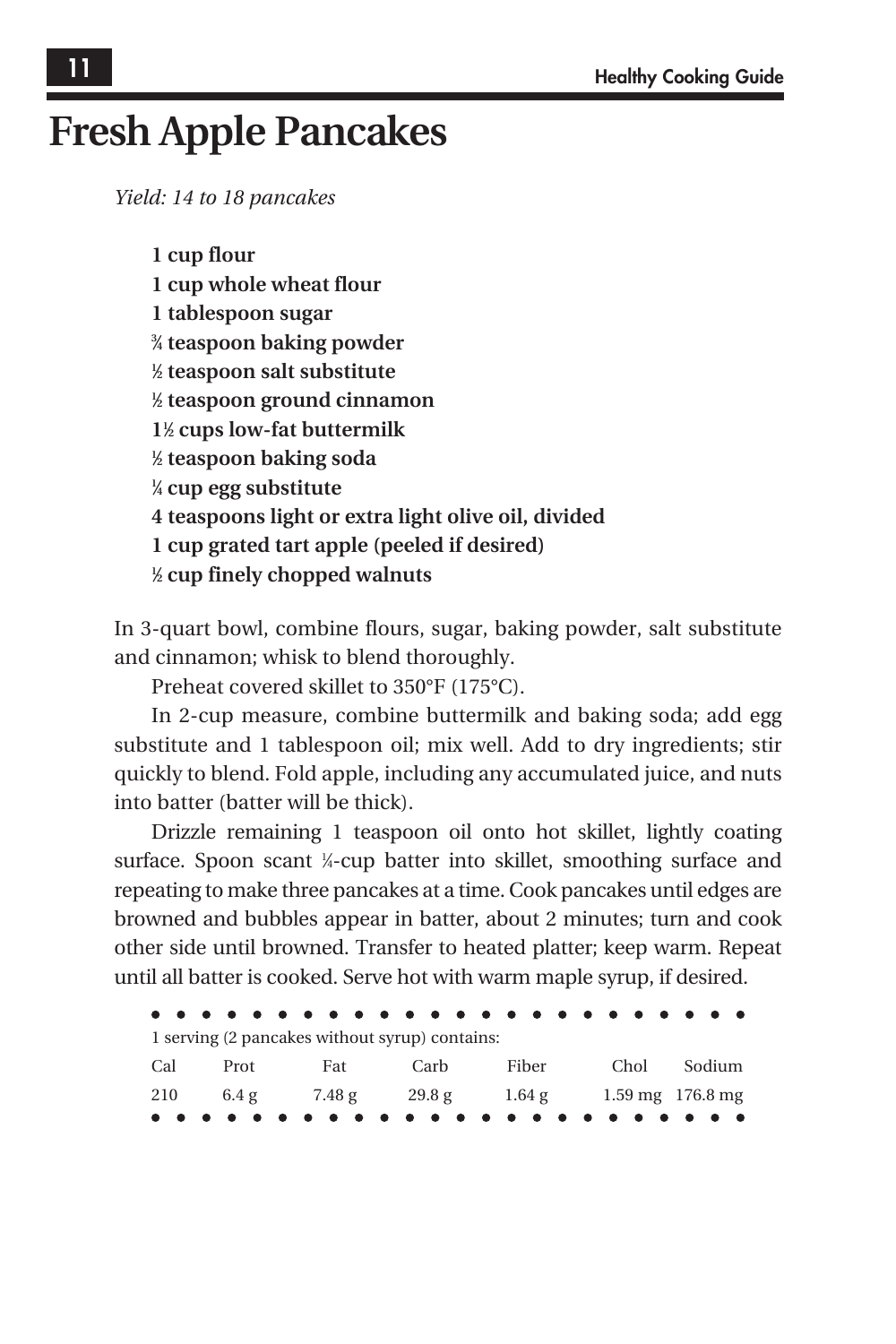## **French Toast**

*Yield: 4 servings*

**3 ⁄4 cup egg substitute, or 3 eggs, beaten 1 ⁄3 cup evaporated skim milk 1 ⁄4 teaspoon vanilla extract 1 ⁄16 teaspoon ground nutmeg 8 slices (1-inch thick) French bread 1 teaspoon butter 1 teaspoon light or extra light olive oil**

Preheat covered skillet to 325°F (165°C).

In shallow bowl, whisk together egg substitute, skim milk, vanilla and nutmeg. Dip bread into egg mixture; turn and soak other side. Transfer to platter.

Add butter and oil to skillet, coating entire surface. Arrange bread slices in single layer in skillet. Slowly pour any remaining egg mixture onto bread slices, allowing it to soak in. Cook 2 to 3 minutes, until evenly browned; turn to brown other side, 1 to 2 minutes. Serve with warm orange sauce or maple syrup, if desired.

|  | 1 serving (without topping) contains: |                                                |                   |  |
|--|---------------------------------------|------------------------------------------------|-------------------|--|
|  | Cal Prot Fat Carb                     |                                                | Fiber Chol Sodium |  |
|  |                                       | 267 13.4 g 5.81 g 39.1 g 1.97 g 3.81 mg 543 mg |                   |  |
|  |                                       |                                                |                   |  |

### Orange Sauce

Grate peel of 1 orange for  $1\%$  teaspoons zest; set aside. Cut peel from orange, removing all white pith. Slice orange ¼-inch thick; trim and discard any thick membrane. Coarsely chop orange, reserving any accumulated juice. In small saucepan over medium-low heat, combine 1 cup light corn syrup, orange zest, juice and pieces; simmer 5 minutes. Stir in 1 teaspoon butter. Serve warm. Makes about 11 ⁄2 cups.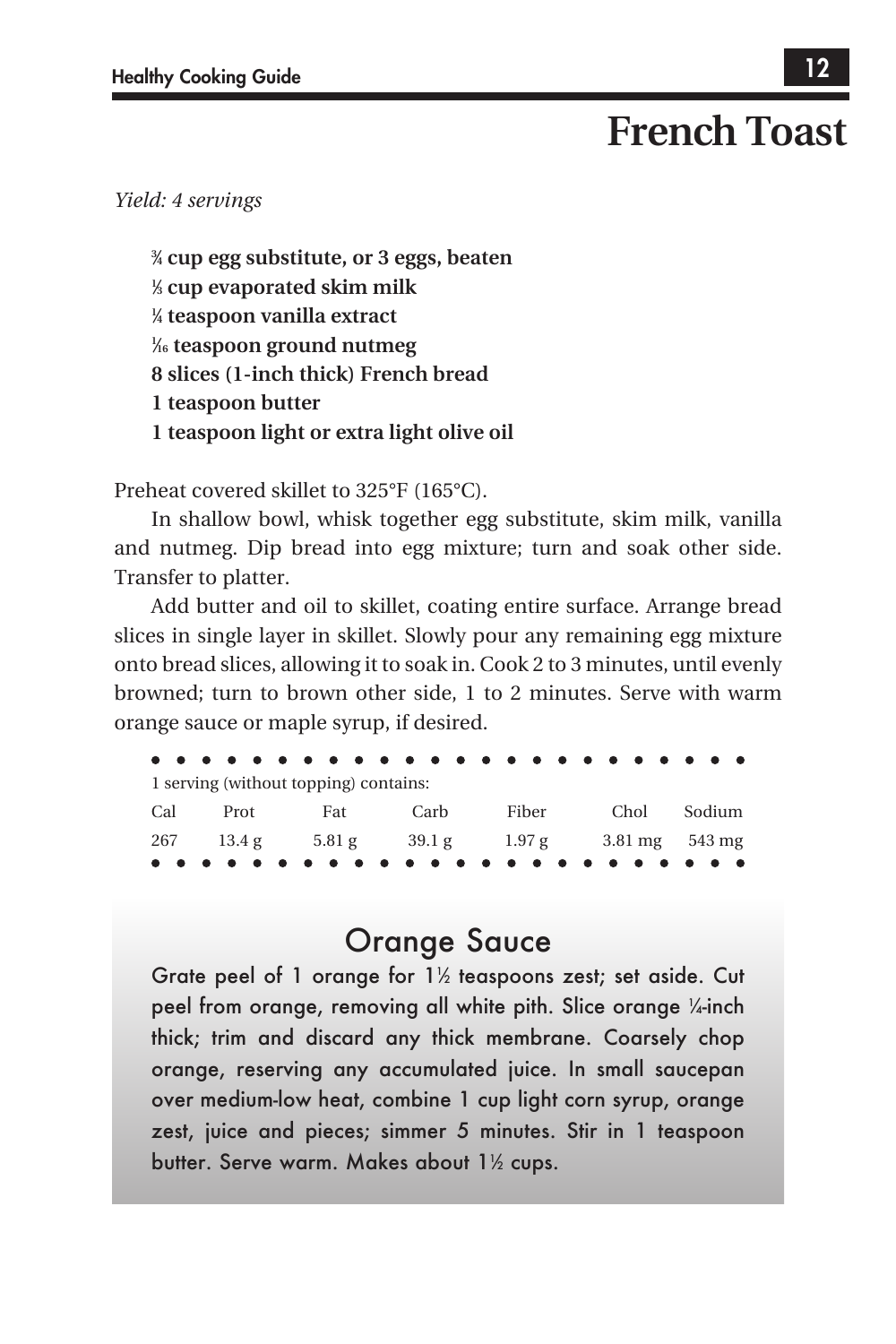## **Vegetable Medley**

*Yield: 6 main-dish servings; 10 side-dish servings*

**1 tablespoon olive oil 1 large onion, halved horizontally, cut into eighths 3 large carrots, cut into 1 ⁄2-inch chunks 1 ⁄2 large red bell pepper, seeded, cut into 1-inch pieces 1 ⁄2 large yellow bell pepper, seeded, cut into 1-inch pieces 1 ⁄2 large green bell pepper, seeded, cut into 1-inch pieces 1 ⁄2 cup medium barley 3 cloves garlic, minced 2 tablespoons lemon juice 1 ⁄4 teaspoon pepper 1 cup low-sodium fat-free chicken broth 3 small parsnips, peeled, halved or quartered 6 ounces Brussels sprouts, halved (about 8 large) 8 ounces broccoli, cut into 1-inch chunks 8 ounces cauliflower (1 ⁄2 small head), cut into 1-inch chunks 1 ⁄4 cup minced fresh parsley**

Preheat skillet to 350°F (175°C). Add oil and onions; cook and stir 2 minutes. Add carrots and bell peppers; cook and stir 1 minute. Sprinkle barley over pepper mixture; add garlic, lemon juice and pepper. Toss to combine; pour chicken broth over all. Layer parsnips, Brussels sprouts, broccoli and cauliflower on top. Cover; cook 2 minutes until steam begins to escape. Reduce heat to 200°F (95°C). Cook, covered, 18 to 20 minutes until barley is done and vegetables are crisp tender. Sprinkle parsley over vegetables; toss to combine and serve hot.

|     | 1 serving contains: |     |                                         |       |                              |        |  |  |
|-----|---------------------|-----|-----------------------------------------|-------|------------------------------|--------|--|--|
| Cal | Prot                | Fat | Carb                                    | Fiber | Chol                         | Sodium |  |  |
|     |                     |     | $150$ $5.65$ g $3.4$ g $28.3$ g $8.8$ g |       | $0.83 \,\mathrm{mg}$ 68.2 mg |        |  |  |
|     |                     |     |                                         |       |                              |        |  |  |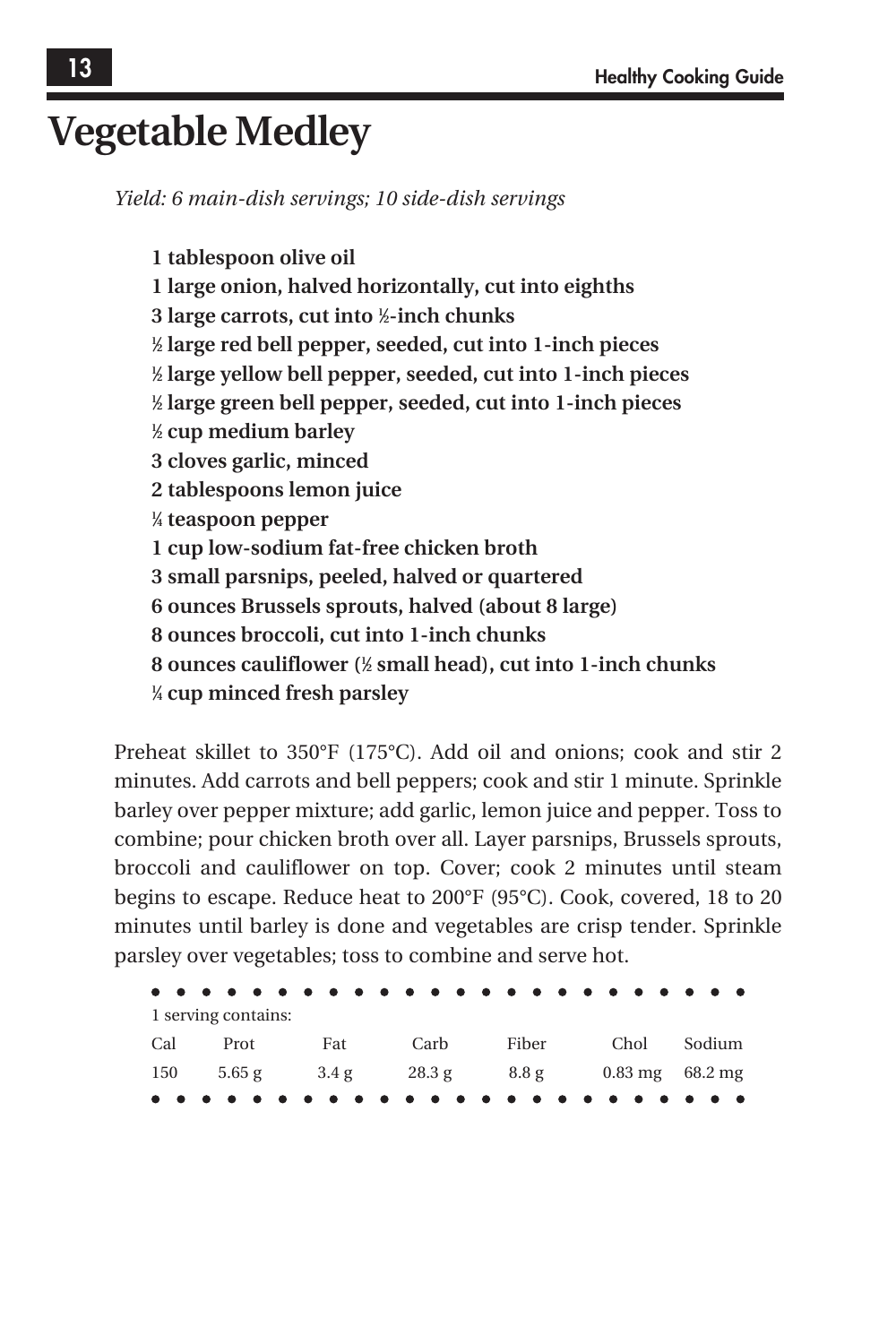# **Sweet Sour Red Cabbage with Apples**

*Yield: 4 to 6 servings*

**1 small head red cabbage, about 2 pounds, coarsely chopped 1 cup coarsely chopped onion 2 large tart apples, peeled, cored, cut into 1-inch pieces 1 ⁄2 cup red wine vinegar 1 ⁄4 cup firmly packed brown sugar 1 ⁄4 teaspoon freshly ground pepper 1 ⁄2 teaspoon salt substitute, or to taste**

Preheat covered skillet to 300°F (150°C). Add cabbage, onion, apples, vinegar, brown sugar and pepper; toss to combine. Cover; cook until steam begins to escape. Reduce heat to 225°F (105°C); cook 17 to 20 minutes, until cabbage is crisp tender. Add salt substitute; toss to combine. Serve hot.

| 1 serving contains: |  |  |  |      |                                                                                                          |       |  |  |  |  |  |             |  |  |  |
|---------------------|--|--|--|------|----------------------------------------------------------------------------------------------------------|-------|--|--|--|--|--|-------------|--|--|--|
| Cal Prot Fat        |  |  |  | Carb |                                                                                                          | Fiber |  |  |  |  |  | Chol Sodium |  |  |  |
|                     |  |  |  |      | 141 $3.04 \text{ g}$ $0.77 \text{ g}$ $35.5 \text{ g}$ $7.39 \text{ g}$ $0 \text{ mg}$ $23.8 \text{ mg}$ |       |  |  |  |  |  |             |  |  |  |
|                     |  |  |  |      |                                                                                                          |       |  |  |  |  |  |             |  |  |  |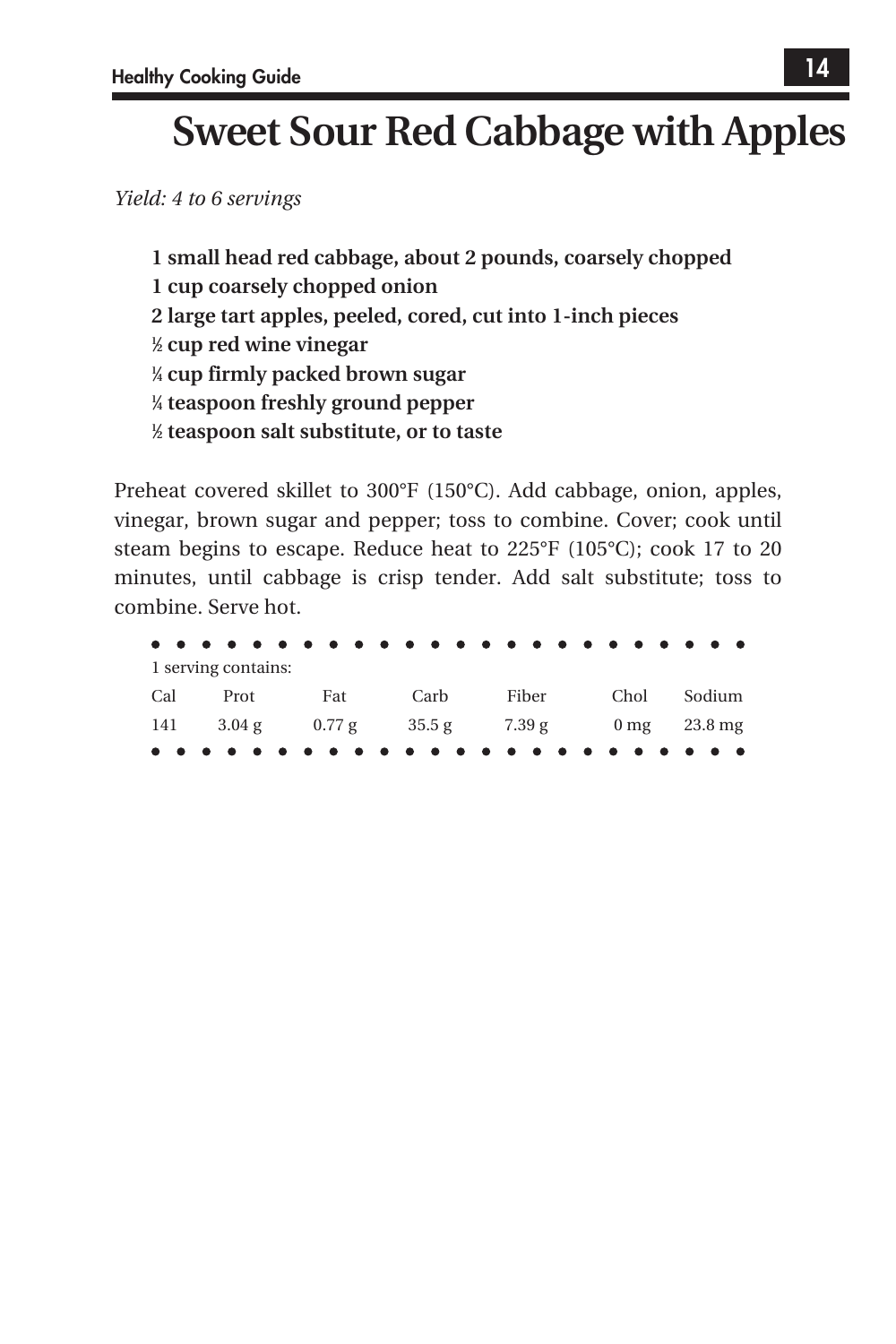## **Vegetable Fried Rice**

*Yield: 4 to 6 servings*

**2 tablespoons olive oil, divided 1 ⁄2 cup egg substitute, or 2 eggs lightly beaten 2 cups packed sliced napa cabbage 2 cups fresh bean sprouts 1 ⁄3 cup shredded carrot 5 green onions, sliced, white and green parts separated 3 cups cooked rice (1 cup uncooked rice) 1 ⁄2 cup fresh or frozen, thawed, tiny green peas 1 tablespoon reduced-sodium soy sauce 2 tablespoons fat-free low-sodium chicken stock**

Preheat covered skillet to 300°F (150°C). Add 2 teaspoons oil, coating center of skillet; pour egg substitute into center of skillet. With spatula, lift cooked portion to allow uncooked egg to flow to hot surface. When almost set, turn egg in one or two pieces. Cook until set; immediately transfer to plate to cool.

Add remaining 4 teaspoons oil, coating surface. Stir-fry cabbage, bean sprouts, carrot and white parts of onions 2 to 3 minutes until cabbage is limp. Add rice and peas; toss to combine, breaking up any clumps. Sprinkle with pepper, soy sauce, chicken stock and green parts of onions; toss again. Cover; reduce heat to 225°F (105°C) and cook until rice is heated through, about 3 minutes.

Meanwhile, cut cooked egg into small thin strips. Before serving, add egg to rice mixture; toss to combine and serve.

| 1 serving contains: |      |                                               |                   |  |  |  |
|---------------------|------|-----------------------------------------------|-------------------|--|--|--|
| Cal Prot Fat        | Carb |                                               | Fiber Chol Sodium |  |  |  |
|                     |      | 273 9.89 g 7.78 g 41.3 g 2.7 g 0.38 mg 176 mg |                   |  |  |  |
|                     |      |                                               |                   |  |  |  |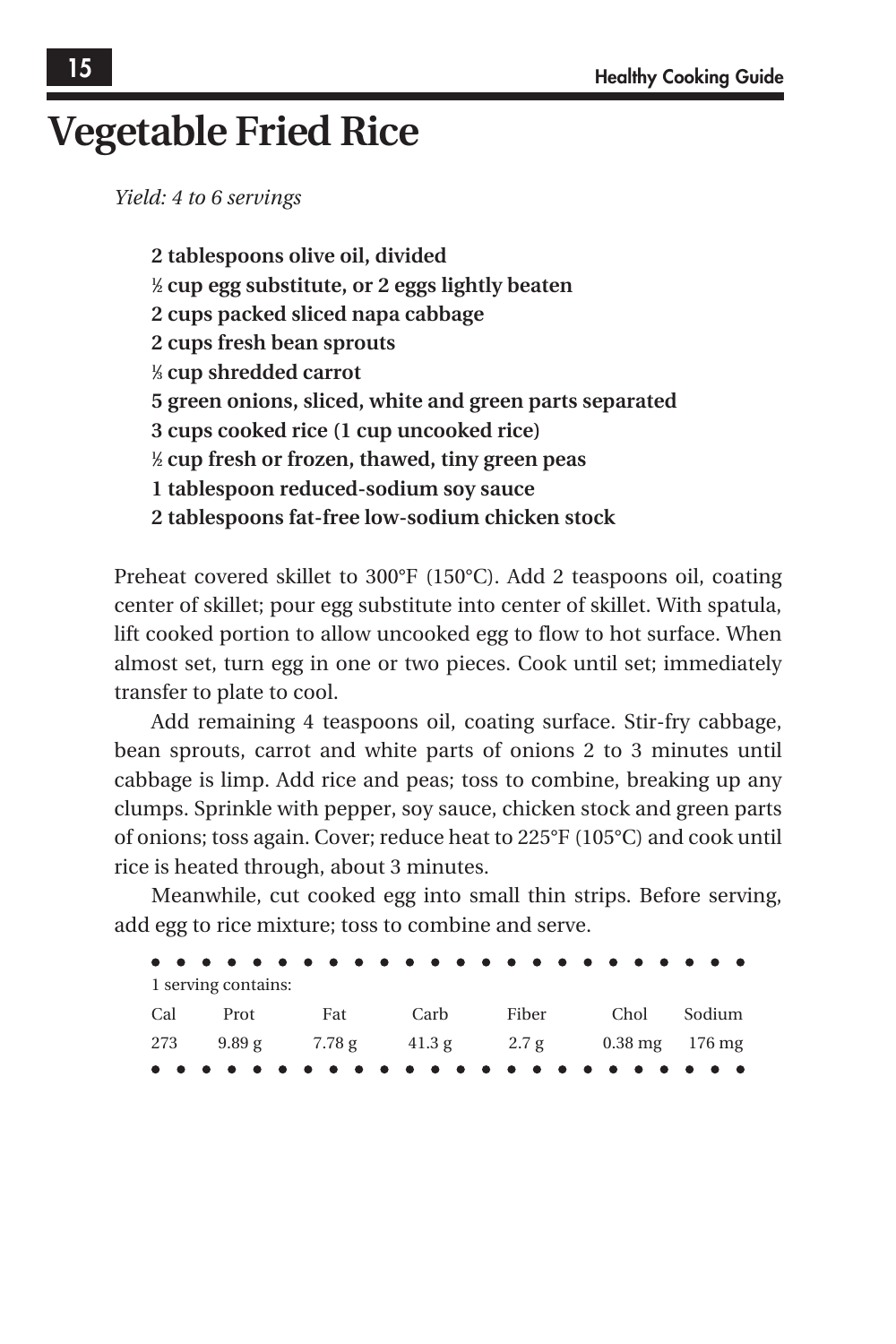# **Rice Pilaf**

*Yield: 6 to 8 servings*

**4 teaspoons olive oil 1 ⁄2 cup chopped onion 1 ⁄2 cup finely chopped celery 3 tablespoons finely chopped green bell pepper 3 tablespoons finely chopped red bell pepper 1 clove garlic, minced 3 cups cooked brown rice (1 cup uncooked) 1 cup cooked wild rice (about 1 ⁄3 cup uncooked) 1 ⁄2 cup tiny frozen green peas, thawed 1 ⁄2 teaspoon salt substitute 1 ⁄4 teaspoon freshly ground pepper 1 ⁄4 cup chopped fresh parsley**

Preheat covered skillet to 300°F (150°C). Add oil; sauté onion and celery 2 minutes. Add bell peppers and garlic; sauté 2 minutes. Add brown and wild rice and peas; toss to combine, breaking up any clumps of rice. Cover; cook 3 minutes just until heated through. Season with salt substitute and pepper; add parsley and toss to combine. Serve hot as a side-dish with fish, chicken, chops or ham.

| 1 serving contains: |     |                                                                                                                 |       |      |        |
|---------------------|-----|-----------------------------------------------------------------------------------------------------------------|-------|------|--------|
| Cal Prot            | Fat | Carb                                                                                                            | Fiber | Chol | Sodium |
|                     |     | $131 \t 3.03 \text{ g} \t 3.42 \text{ g} \t 22.5 \text{ g} \t 2.5 \text{ g} \t 0 \text{ mg} \t 24.9 \text{ mg}$ |       |      |        |
|                     |     |                                                                                                                 |       |      |        |

### **Tip**

Make Rice Pilaf a one-dish meal simply by adding 1 cup diced cooked beans (drained), chicken, shrimp, pork or lean ham. Add along with the bell peppers and continue with the recipe.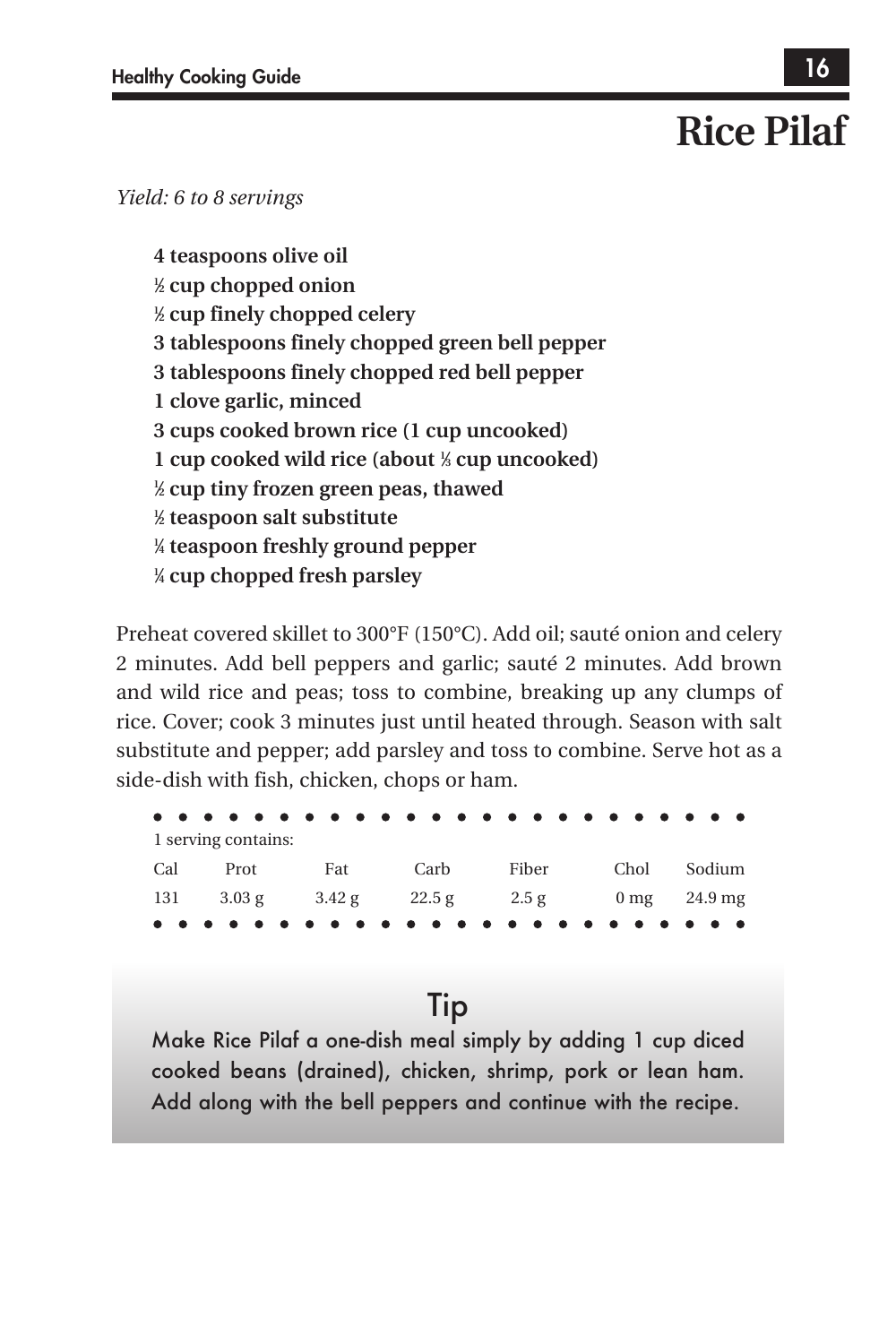## **Ratatouille**

*Yield: 6 to 8 servings*

**2 tablespoons olive oil, divided 1 large yellow onion, halved horizontally, cut into eighths 1 small eggplant, about 12 ounces, peeled, cut into 3 ⁄4-inch chunks 2 tablespoons lemon juice 2 large cloves garlic, chopped 2 small zucchini, sliced 1 ⁄4-inch thick 1 medium red bell pepper, seeded, cut into 3 ⁄4-inch pieces 1 medium green bell pepper, seeded, cut into 3 ⁄4-inch pieces 3 large tomatoes, peeled, diced, or 1 can (15 ounces) no-salt-added diced tomatoes 1 ⁄4 teaspoon freshly ground pepper 1 ⁄2 teaspoon salt substitute, optional 1 ⁄4 cup chopped fresh parsley**

Preheat covered skillet to 300°F (150°C). Add 1 tablespoon oil; sauté onions until glossy, about 2 minutes. Add eggplant; toss to combine. Drizzle remaining 1 tablespoon oil and lemon juice over eggplant; cook and stir 1 minute. Add garlic, zucchini, bell peppers, tomatoes and pepper; toss to combine. Cover; reduce heat to 225°F (105°C) and cook 20 minutes, until vegetables are tender. Taste; add salt substitute if necessary. Add parsley; toss to combine and serve hot.

| 1 serving contains: |      |                                               |      |        |  |  |
|---------------------|------|-----------------------------------------------|------|--------|--|--|
| Cal Prot Fat        | Carb | Fiber                                         | Chol | Sodium |  |  |
|                     |      | 83.7 1.97 g 4.37 g 11.3 g 3.05 g 0 mg 13.0 mg |      |        |  |  |
|                     |      |                                               |      |        |  |  |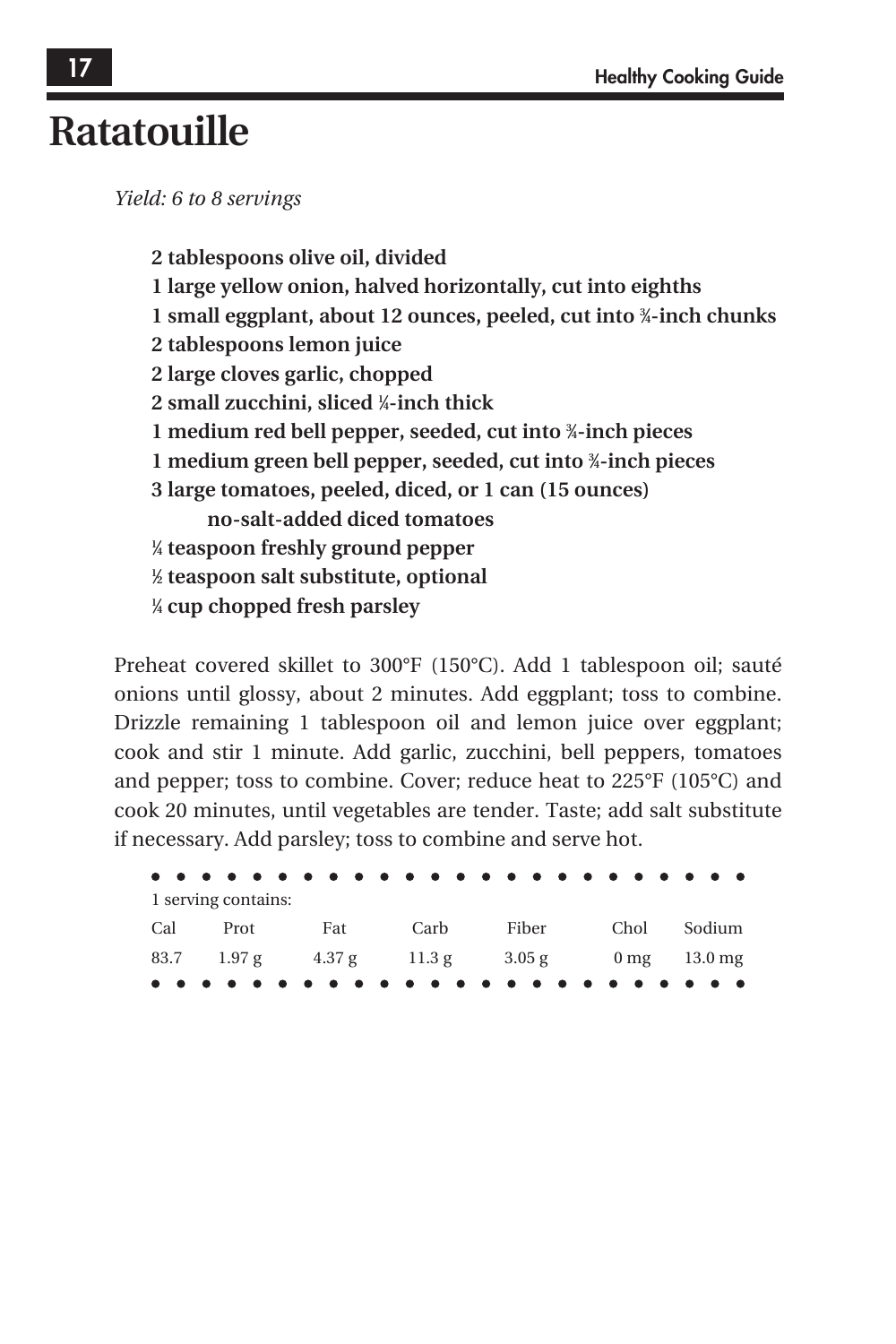## **Skillet Lasagna**

### *Yield: 8 to 10 servings*

**11 ⁄2 pounds extra-lean ground chuck, or ground turkey 2 ⁄3 cup chopped onion 1 ⁄4 cup chopped green bell pepper 2 large cloves garlic, minced 8 ounces sliced fresh mushrooms, optional 12 ounces fat-free ricotta cheese 1 ⁄2 cup grated Parmesan cheese, divided 3 tablespoons finely chopped fresh parsley 1 can (15 ounces) no-added-salt diced tomatoes, undrained 1 can (15 ounces) no-added-salt tomato sauce 1 can (6 ounces) no-added-salt tomato paste 1 teaspoon packed brown sugar, or to taste 1 tablespoon salt-free Italian herb seasoning 1 package (8 ounces) lasagna noodles, uncooked 12 ounces shredded reduced-fat mozzarella cheese**

Preheat covered skillet to 325°F (165°C). Cook meat 3 minutes, breaking into small pieces with spoon. Add onion, bell pepper and garlic; cook, stirring frequently, until onion is tender, about 5 minutes. Drain, if necessary. Remove meat mixture to bowl. In same skillet, spread mushrooms; cover and steam 3 minutes. Turn off heat. Stir-fry mushrooms 1 minute; remove to plate with any liquid.

In medium bowl, blend ricotta cheese, ¼ cup Parmesan cheese and parsley; set aside.

In small bowl, combine tomatoes, tomato sauce, tomato paste, sugar and Italian herbs. Spread <sup>1/3</sup> tomato mixture in bottom of skillet; layer 1 ⁄2 noodles on top, breaking to fit in single layer. Spread ricotta cheese on noodles; layer with ½ each mushrooms, meat mixture and ½ tomato sauce. Then layer remaining noodles, tomato sauce, meat and mushrooms. Top with mozzarella and remaining Parmesan cheeses. Cover; set temperature at 225°F (105°C) and bake 40 to 45 minutes until noodles are tender (test with tip of sharp knife).

1 serving contains: Cal Prot Fat Carb Fiber Chol Sodium 535 41.1 g 31.2 g 22.4 g 3.3 g 111 mg 427 mg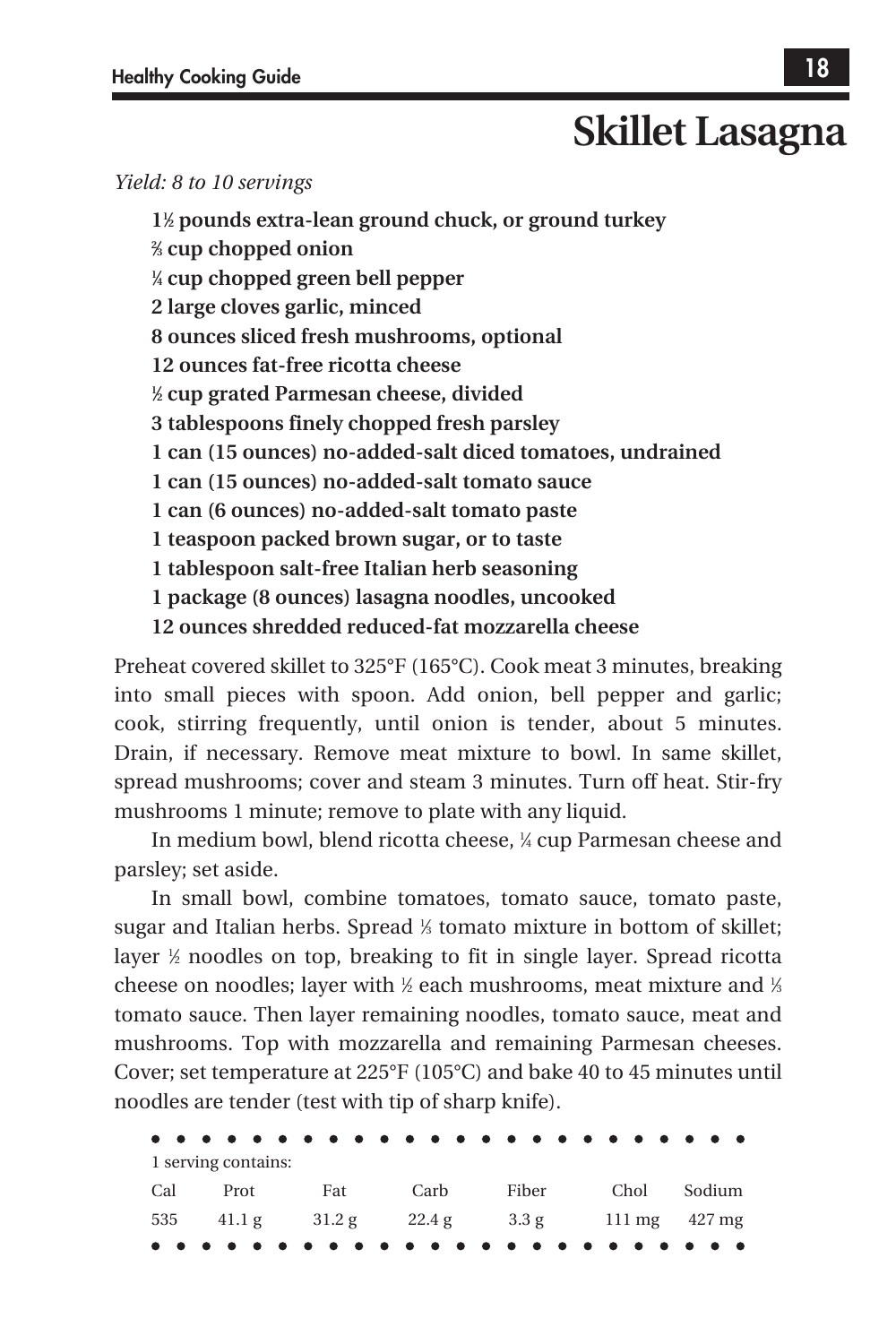## **Pizza**

*Yield: 6 servings*

**1 teaspoon olive oil 1 package (6 ounces) pizza dough, prepared according to package directions 2 ⁄3 cup low-sodium pizza sauce 2 ounces sliced pepperoni, about 1 ⁄2 cup 11 ⁄2 cups shredded low-fat mozzarella cheese 1 ⁄2 small onion, thinly sliced, separated into rings 1 ⁄4 cup finely chopped red or green bell pepper 1 ⁄4 cup well drained sliced black olives 1 ⁄4 cup grated Parmesan cheese**

Coat bottom and 1 inch up sides of cold skillet with olive oil.

On lightly floured surface, roll pizza dough to 11½-inch circle; center in skillet, patting dough about 1 ⁄4-inch up sides. Spread sauce evenly over dough; arrange pepperoni on sauce. Evenly sprinkle cheese over pepperoni; top with onion, bell pepper, olives and Parmesan cheese. Cover; cook at 275°F (135°C) 15 minutes. Using two spatulas, carefully remove pizza to cutting board; cut into serving size pieces.

| 1 serving contains |      |       |  |      |  |  |       |                                               |  |      |  |  |  |        |  |  |  |
|--------------------|------|-------|--|------|--|--|-------|-----------------------------------------------|--|------|--|--|--|--------|--|--|--|
| Cal                | Prot | - Fat |  | Carb |  |  | Fiber |                                               |  | Chol |  |  |  | Sodium |  |  |  |
|                    |      |       |  |      |  |  |       | 296 14.0 g 18.8 g 18.3 g 1.5 g 27.7 mg 685 mg |  |      |  |  |  |        |  |  |  |
|                    |      |       |  |      |  |  |       |                                               |  |      |  |  |  |        |  |  |  |

### Pizza Sauce

In bowl, whisk together 1 can (15 ounces) no-salt-added tomato sauce, 1 can (6 ounces) no-salt-added tomato paste, 2 teaspoons salt-free Italian herb seasoning,  $\%$  teaspoon each  $^2$ granulated onion, crushed fennel seeds and granulated garlic, and  $\frac{1}{6}$  teaspoon, or to taste, ground red pepper (cayenne).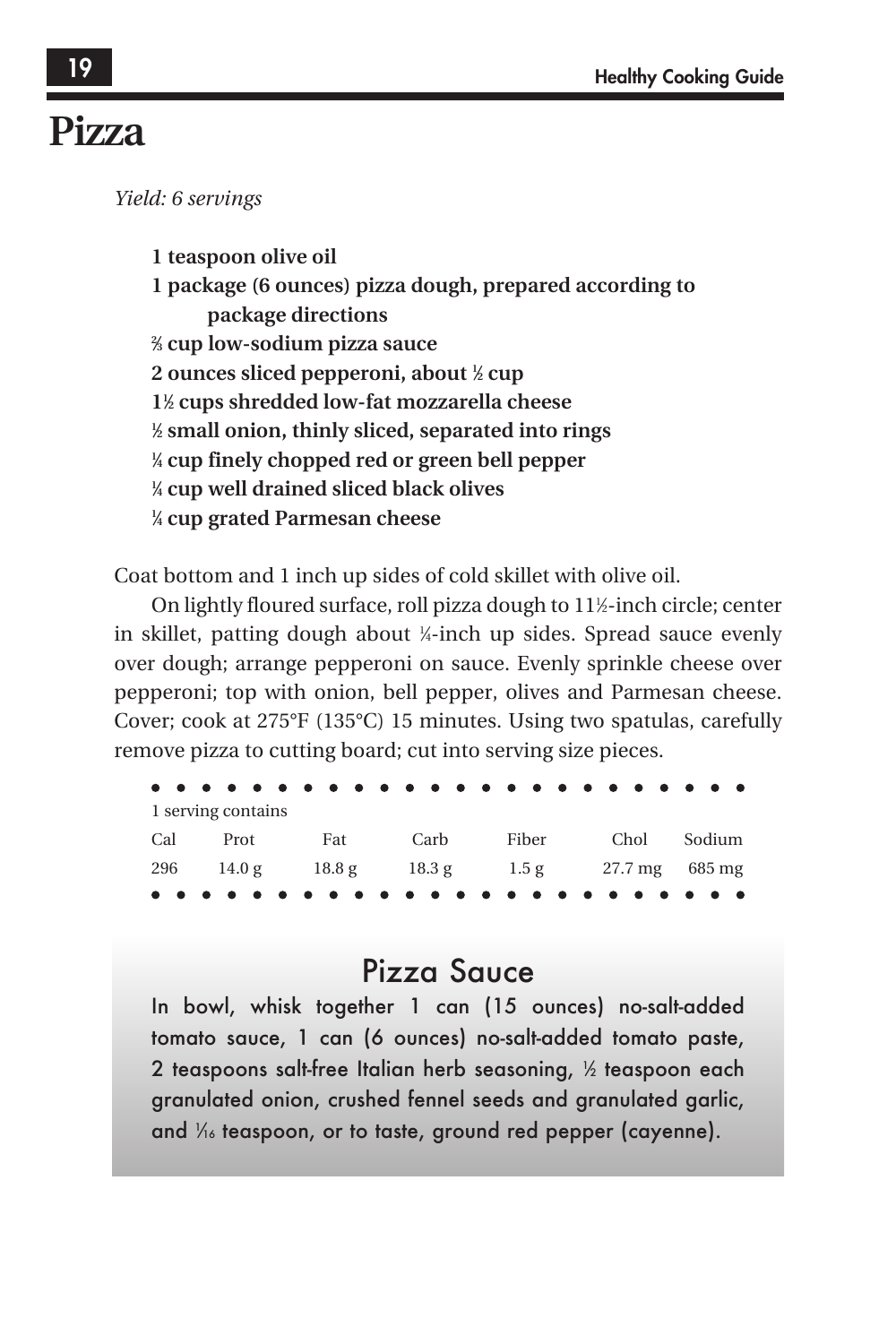# **Chicken and Broccoli Stir Fry**

*Yield: 4 servings*

**1 pound boneless skinless chicken breasts, partially frozen 11 ⁄4 pounds fresh broccoli 6 green onions, cut into 1 ⁄2-inch pieces, greens thinly sliced 4 ounces (about 11 ⁄2 cups) sliced fresh mushrooms 3 cloves garlic, minced 1 teaspoon minced fresh ginger 2 tablespoons reduced-sodium soy sauce 1 ⁄3 cup low-sodium fat-free chicken stock, or water 2 teaspoons cornstarch**

Slice chicken into thin strips, about  $\frac{1}{2}x2x\frac{1}{6}$ -inch thick. Cut broccoli spears from head, cut large spears in half lengthwise. Peel stalk; cut into 1 ⁄4x11 ⁄2-inch pieces. Set aside.

Preheat covered skillet to 375°F (190°C). Add chicken; stir-fry until no longer pink. Add broccoli spears and stalks, white parts of onions, mushrooms, garlic and ginger; stir-fry until mushrooms are opaque and vegetables are under cooked, about 3 minutes. Drizzle soy sauce over all and toss to coat. Reduce heat to  $250^{\circ}F (120^{\circ}C)$ ; cover and steam 2 minutes, until broccoli is crisp tender (do not overcook).

Meanwhile, in small bowl whisk cornstarch into chicken stock; stir into chicken and broccoli mixture. Cook, stirring constantly, until glossy and mixture is coated. Serve hot with brown rice, if desired.

| 1 serving contains: |     |      |                                                  |      |        |
|---------------------|-----|------|--------------------------------------------------|------|--------|
| Cal Prot            | Fat | Carb | Fiber                                            | Chol | Sodium |
|                     |     |      | $194$ 32.3 g 2.24 g $12.6$ g 5.03 g 66 mg 374 mg |      |        |
|                     |     |      |                                                  |      |        |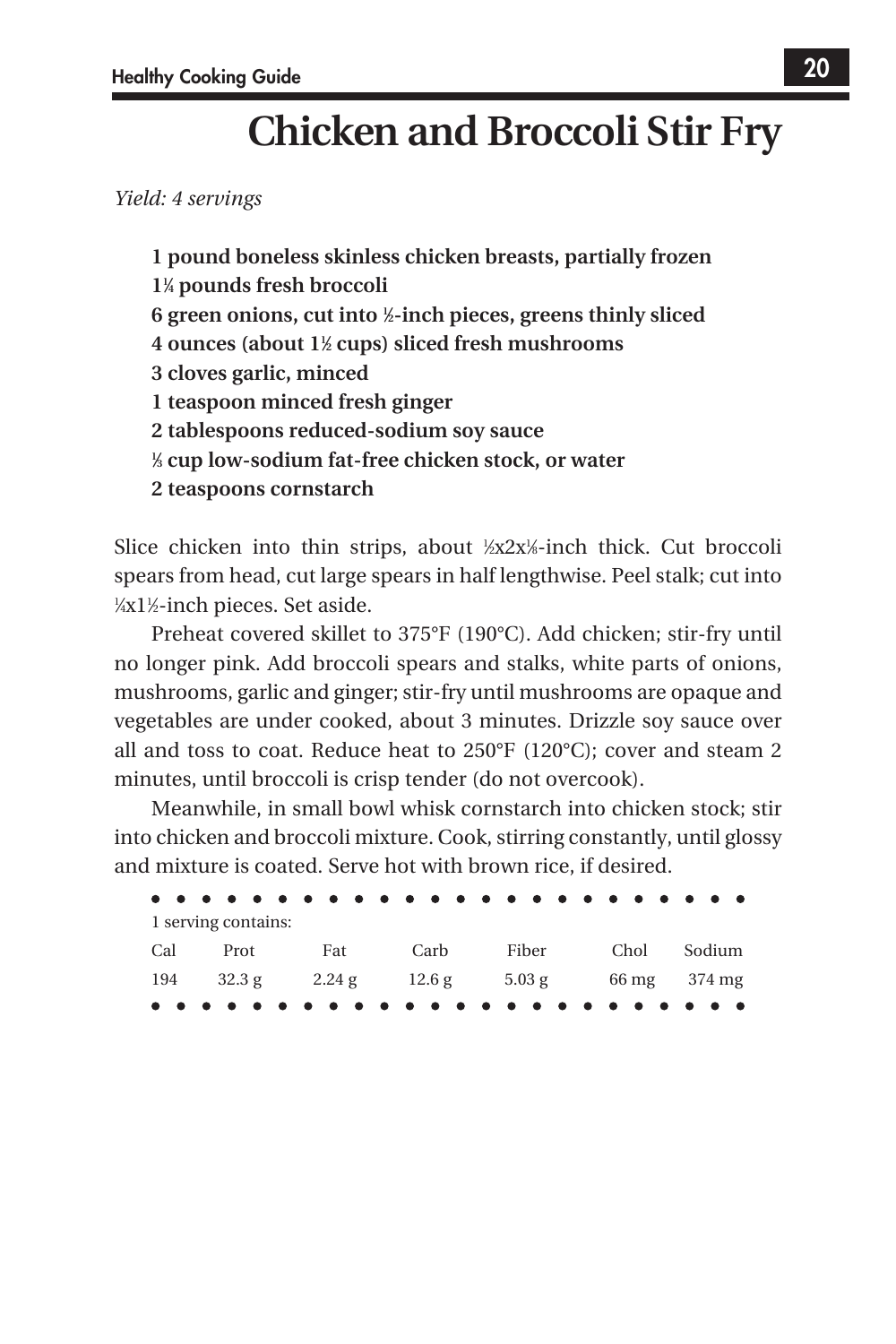## **Honey Mustard Chicken**

*Yield: 6 servings*

**6 (5 to 6 ounces each) boneless skinless chicken breast halves 2 ⁄3 cup Dijon mustard 2 cloves garlic, minced 1 large yellow onion, halved vertically, sliced, about 11 ⁄2 cups 1 ⁄2 cup honey 1 ⁄4 cup cold water 1 tablespoon cornstarch 1 tablespoon finely chopped fresh parsley**

Preheat covered skillet to 350°F (175°C). Arrange chicken, skin-side down, in hot skillet (chicken will stick), in single layer. In cup combine mustard and garlic; divide and spread a portion on each chicken breast half. Top with onion slices; drizzle honey over onions. Cover; immediately reduce heat to 250°F (120°C) and cook 18 to 20 minutes until chicken is done (185°F [85°C] on meat thermometer).

Meanwhile, blend cornstarch into water until dissolved. Remove chicken to platter; cover with skillet cover to keep warm. Increase heat to 350°F (175°C); cook until juices begin to bubble. Add cornstarch mixture, stirring constantly. Cook and stir until thickened. Return chicken to skillet, browned side up. Spoon some sauce over each piece. Sprinkle with parsley; serve from skillet, if desired.

| 1 serving contains: |      |                                                        |      |        |
|---------------------|------|--------------------------------------------------------|------|--------|
| Cal Prot Fat        | Carb | Fiber                                                  | Chol | Sodium |
|                     |      | 271 29.7 g $3.95 g$ $31.3 g$ $1.11 g$ $68.4 mg$ 746 mg |      |        |
|                     |      |                                                        |      |        |

### Tip

Slice cold leftover chicken breast across the grain, 1⁄8 to 1⁄4 inch thick. In small skillet over low heat, cover and reheat chicken slices with leftover sauce. Serve on hard rolls or whole grain bread.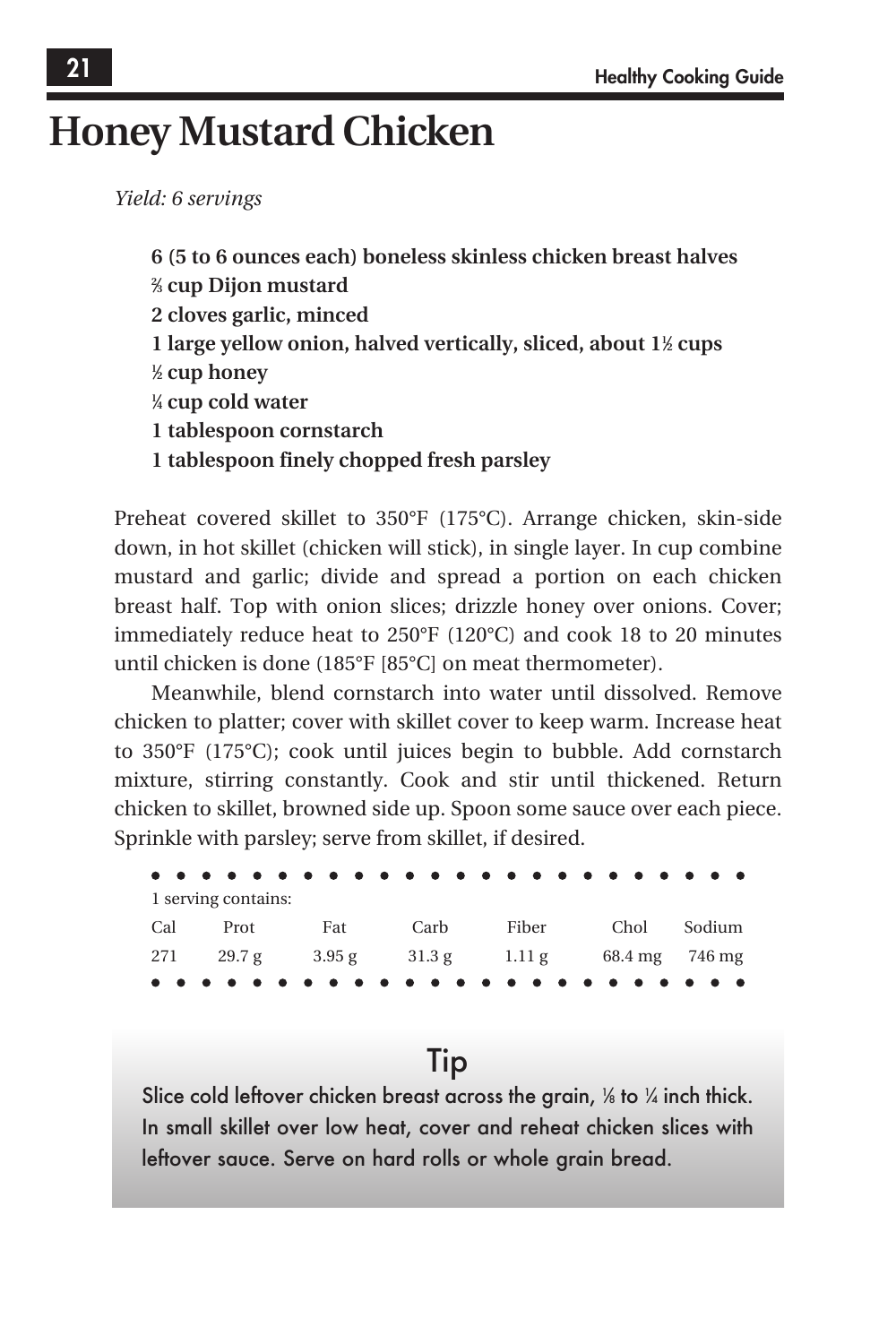# **Shrimp Creole**

#### *Yield: 4 to 6 servings*

**1 ⁄3 cup dry white wine, or fat-free fish or chicken stock 1 cup coarsely chopped onion 2 large ribs celery, sliced 1 ⁄3 cup chopped red bell pepper 1 ⁄3 cup chopped yellow bell pepper 1 ⁄3 cup chopped green bell pepper 4 large cloves garlic, minced 4 medium ripe tomatoes, peeled, diced 2 bay leaves, halved 1 ⁄2 to 1 teaspoon salt-free seafood seasoning, such as Old Bay or Chesapeake Bay 1 ⁄4 teaspoon pepper 2 to 3 drops hot pepper sauce, optional 1 pound medium fresh shrimp, peeled, deveined**

Preheat covered skillet to 325°F (165°C). Add wine, onion, celery, bell peppers, garlic, tomatoes, bay leaves, seafood seasoning and pepper. Cover; when steam begins to escape, reduce heat to 225°F (105°C). Cook 8 to 10 minutes until vegetables are crisp tender. Stir in pepper sauce and shrimp; cook 2 minutes. Cover; turn off heat and let stand 4 to 6 minutes, depending upon size, until shrimp are done (bright pink throughout). Do not overcook. Remove and discard bay leaves. Serve hot over rice.

| 1 serving contains: |      |                                               |             |  |
|---------------------|------|-----------------------------------------------|-------------|--|
| Cal Prot Fat        | Carb | Fiber                                         | Chol Sodium |  |
|                     |      | 166 20.6 g 2.24 g 14.2 g 3.34 g 138 mg 164 mg |             |  |
|                     |      |                                               |             |  |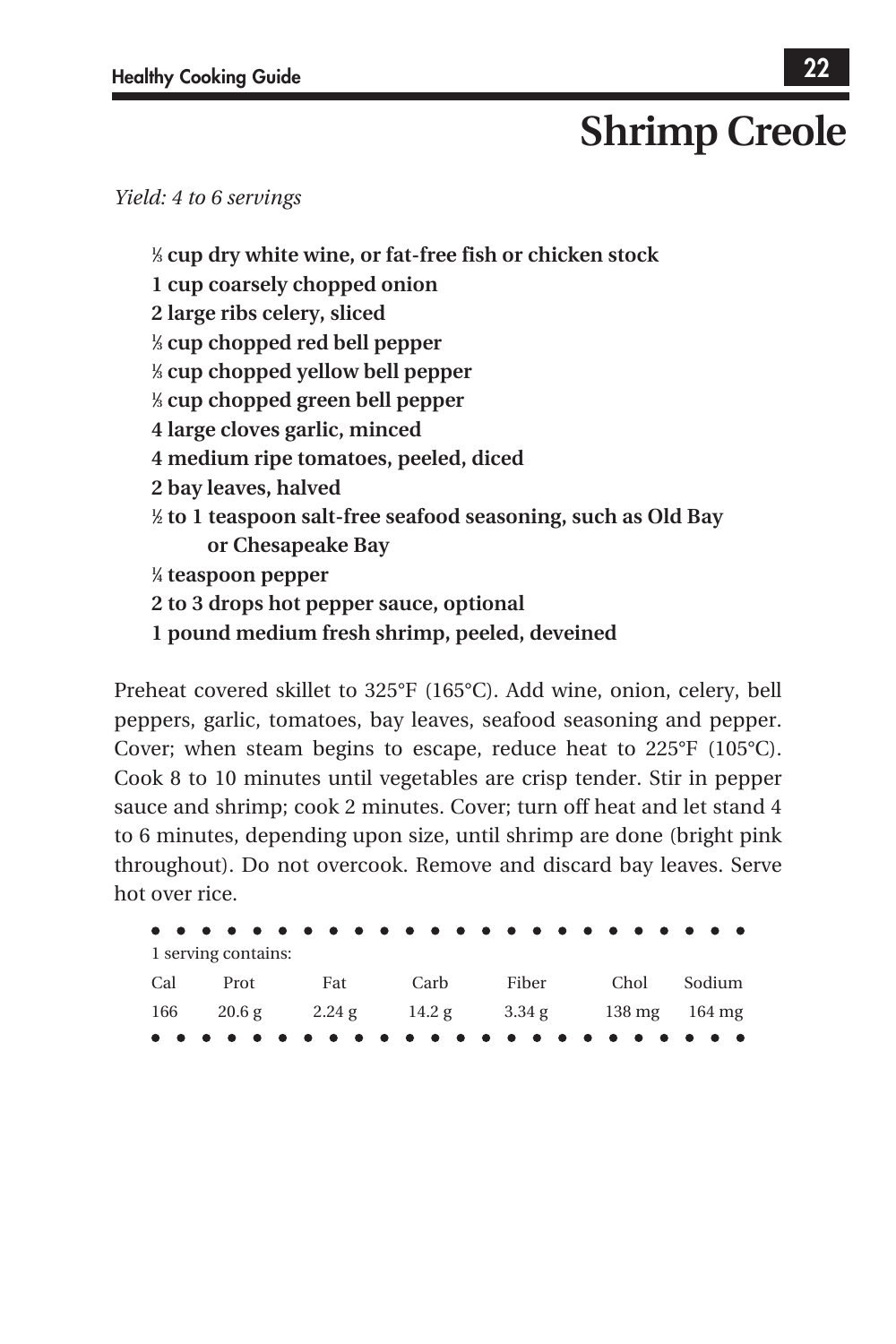## **Lemon Garlic Salmon**

*Yield: 6 servings*

**21 ⁄2 pounds salmon fillets, cut into 6 serving-size pieces 6 large cloves garlic, minced 1 ⁄2 cup fresh lemon juice 3 ⁄4 teaspoon dried dillweed 6 lemon wedges**

Preheat covered skillet to 325°F (165°C). Arrange salmon, skin-side down, in single layer in hot skillet. Spread garlic on top fish; pour lemon juice into skillet over and around fillets. Sprinkle with dillweed. Cover; reduce heat to 225°F (105°C) and poach 8 to 12 minutes, depending upon thickness of salmon. Spoon some poaching liquid over each fillet; garnish with lemon wedges and serve hot.

| 1 serving contains:                                               |  |  |  |  |      |  |       |  |  |  |             |  |
|-------------------------------------------------------------------|--|--|--|--|------|--|-------|--|--|--|-------------|--|
| Cal Prot Fat                                                      |  |  |  |  | Carb |  | Fiber |  |  |  | Chol Sodium |  |
| 281 $37.8 \text{ g}$ 12.1 g $3.72 \text{ g}$ 0.45 g 104 mg 84.3 g |  |  |  |  |      |  |       |  |  |  |             |  |
|                                                                   |  |  |  |  |      |  |       |  |  |  |             |  |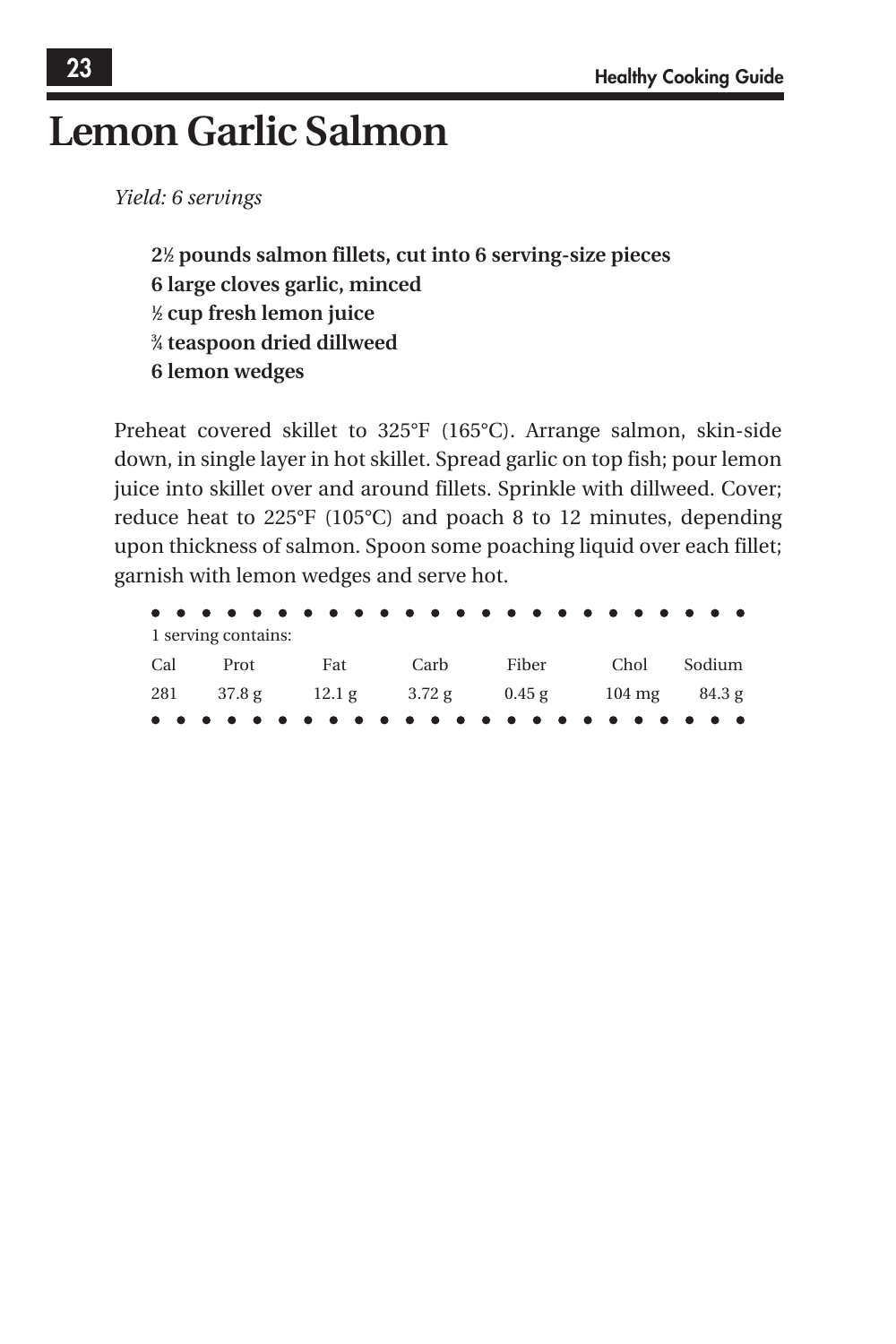## **Veal Parmesan**

### *Yield: 4 servings*

 **⁄3 cup evaporated skim milk, divided ⁄4 cup grated Parmesan cheese, divided ⁄4 cup flour ⁄2 teaspoon salt-free Italian herb seasoning, or to taste ⁄4 teaspoon freshly ground pepper 2 tablespoons olive oil 4 boneless veal steaks, about 1 ⁄2-inch thick, 6 to 8 ounces each ⁄2 cup chopped onion 1 can (8 ounces) no-salt-added tomato sauce**

Preheat covered skillet to 350°F (175°C).

Pour <sup>1/3</sup> cup skim milk on shallow plate. In shallow bowl or round cake pan, whisk together 1 ⁄4 cup Parmesan cheese, flour, herbs and pepper. Dip veal in milk, letting excess drip off; dredge in flour mixture to coat both sides. Let stand on waxed-paper-lined plate until all are coated.

Add oil to skillet, coating surface. Place veal in hot skillet in single layer; immediately sprinkle onion around and on meat. Cover; reduce heat to 225°F (105°C) and bake 15 minutes.

Meanwhile, in small bowl, whisk together remaining <sup>1/3</sup> cup milk, tomato sauce and remaining 1 ⁄2 cup cheese. Spoon over meat; cover and bake 10 to 15 minutes until tender.

| 1 serving contains: |      |                                               |             |  |
|---------------------|------|-----------------------------------------------|-------------|--|
| Cal Prot Fat        | Carb | Fiber                                         | Chol Sodium |  |
|                     |      | 639 70.9 g 30.3 g 17.4 g 1.42 g 272 mg 562 mg |             |  |
|                     |      |                                               |             |  |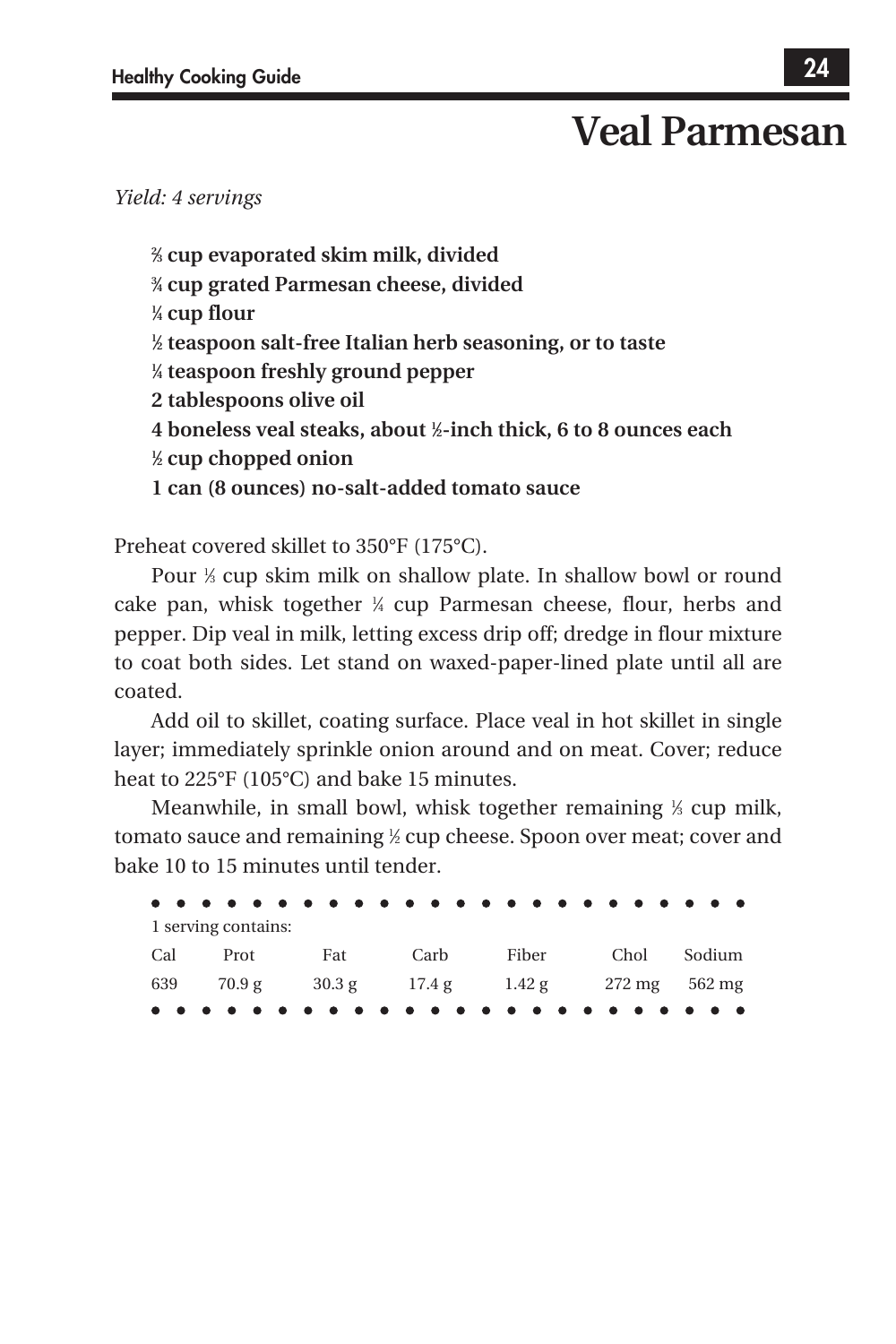## **Braised Veal Shanks**

*Yield: 6 servings*

**6 veal shank pieces, about 11 ⁄2-inch thick, 10 ounces each 1 large yellow onion, halved vertically, sliced 1 pound fresh mushrooms, sliced 6 cloves garlic, minced 2 teaspoons minced fresh rosemary 1 ⁄2 teaspoon salt substitute 1 ⁄2 teaspoon freshly ground pepper 11 ⁄2 to 21 ⁄2 cups fat-free low-sodium chicken stock 2 cups chopped fresh tomatoes, or 1 can (15 ounces) no-salt-added diced tomatoes 1 ⁄4 cup dry white wine, optional 1 tablespoon cornstarch, optional**

Preheat covered skillet to 325°F (165°C). Place veal shanks in hot dry skillet in single layer; cover and sear about 6 minutes until well browned. Meat will stick but loosens when browned. Turn meat; cover and brown second side 3 minutes. Add onions, mushrooms, garlic and minced rosemary; cook and stir about 2 minutes. Sprinkle with salt substitute and pepper. Add 1<sup>1</sup>/<sub>2</sub> cups chicken stock; bring to boil, stirring constantly and scraping up browned bits. Add tomatoes. Cover; when steam begins to escape, reduce heat to 250°F (120°C). Cook 35 to 45 minutes, adding additional chicken stock only if necessary. Remove cover; stir in wine. Cook, uncovered, until veal is tender, about 20 minutes. If desired, dissolve cornstarch in 1 ⁄4 cup cold chicken stock; add to sauce, stirring constantly until slightly thickened.

| 1 serving contains: |              |      |                                                          |      |        |
|---------------------|--------------|------|----------------------------------------------------------|------|--------|
|                     | Cal Prot Fat | Carb | Fiber                                                    | Chol | Sodium |
|                     |              |      | 315 $28.8 \text{ g}$ 15.3 g 15.2 g 2.72 g 96.5 mg 231 mg |      |        |
|                     |              |      |                                                          |      |        |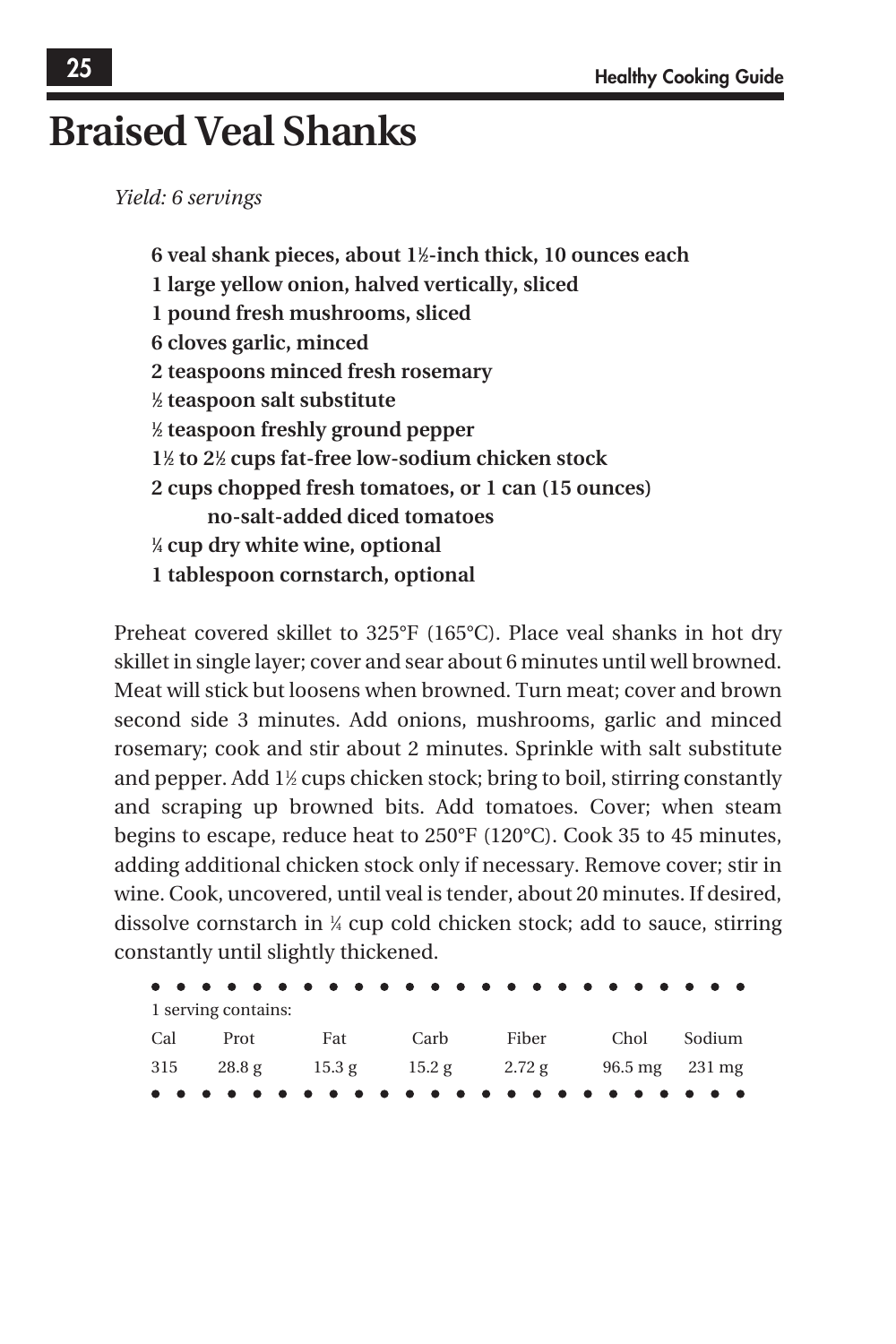## **Beef Stroganoff**

#### *Yield: 4 to 6 servings*

**1 pound sirloin steak, about 1 ⁄2-inch thick, partially frozen 8 ounces sliced fresh mushrooms 2 ⁄3 cup coarsely chopped onion 11 ⁄4 cups low-sodium fat-free beef broth 1 large clove garlic, minced 1 cup fat-free sour cream 3 tablespoons flour 1 tablespoon bottled horseradish, or to taste 1 tablespoon fresh lemon juice 8 ounces no-yolk noodles, cooked**

Slice steak into thin strips about 2x½x¼-inch thick.

Preheat skillet to 325°F (165°C). Add meat; cook and stir until browned, separating meat pieces as you stir. Add onions and mushrooms; cook and stir 3 minutes. Add garlic; cook and stir 1 minute. Stir in beef broth, scraping browned bits from surface. Cover and cook 5 to 6 minutes.

Meanwhile, blend flour into sour cream until smooth. Reduce heat to 250°F (120°C). Stir sour cream into meat mixture along with horseradish. Cook, stirring frequently, just until thickened. Stir in lemon juice; heat through. Serve over noodles.

| 1 serving contains: |     |      |                                                              |      |        |
|---------------------|-----|------|--------------------------------------------------------------|------|--------|
| Cal Prot            | Fat | Carb | Fiber                                                        | Chol | Sodium |
|                     |     |      | $345$ $35.5$ g $8.21$ g $29.6$ g $1.78$ g $80.8$ mg $119$ mg |      |        |
|                     |     |      |                                                              |      |        |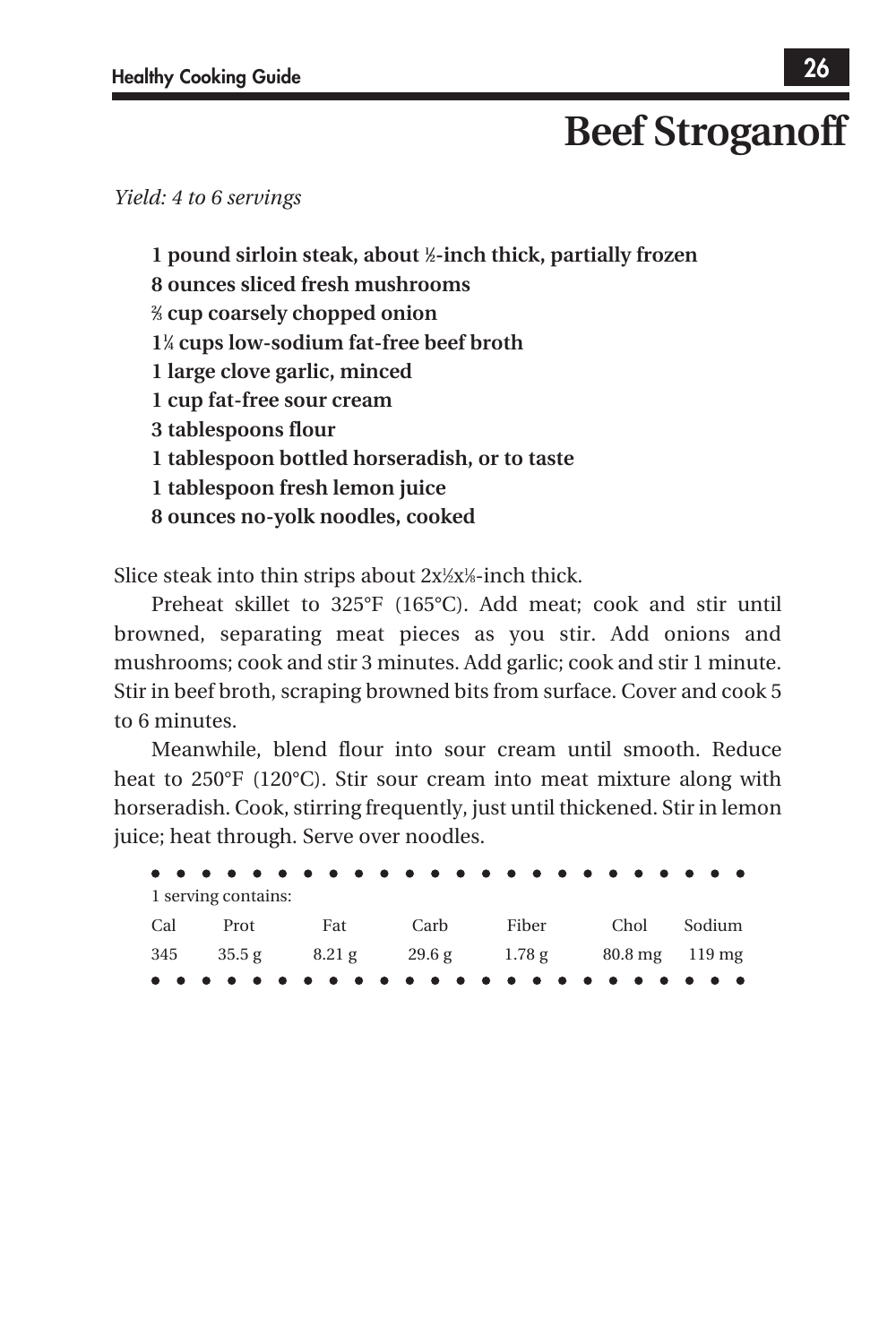## **Beef Pot Roast**

*Yield: 6 servings*

**21 ⁄4 pounds beef sirloin or chuck roast, about 2 inches thick 1 ⁄4 teaspoon freshly ground pepper 1 small white onion, cut into thick wedges 1 rib celery, cut into 1-inch pieces, optional 6 medium red potatoes, scrubbed 6 medium carrots, cut in half 1 tablespoon balsamic vinegar, optional**

Preheat covered skillet to 350°F (175°C). Place meat in hot dry skillet; cover and sear about 6 minutes until well browned. Meat will stick but loosens when browned. Turn meat; cover and brown second side 3 minutes. Sprinkle with pepper; arrange onion and celery on top of meat. Cover; reduce heat to 225°F (105°C) and cook 45 minutes. Arrange potatoes and thickest pieces of carrots around roast; place thinner ends of carrots on top roast. Cover; cook 40 to 50 minutes until meat and vegetables are tender. Slice beef across the grain; arrange beef and vegetables on heated platter. Stir vinegar into pan juices; drizzle over beef slices.

|     | 1 serving contains: |     |      |                                                     |      |        |
|-----|---------------------|-----|------|-----------------------------------------------------|------|--------|
| Cal | Prot                | Fat | Carb | Fiber                                               | Chol | Sodium |
|     |                     |     |      | 631 $50 g$ 31.6 $g$ 34.7 $g$ 4.64 $g$ 153 mg 146 mg |      |        |
|     |                     |     |      |                                                     |      |        |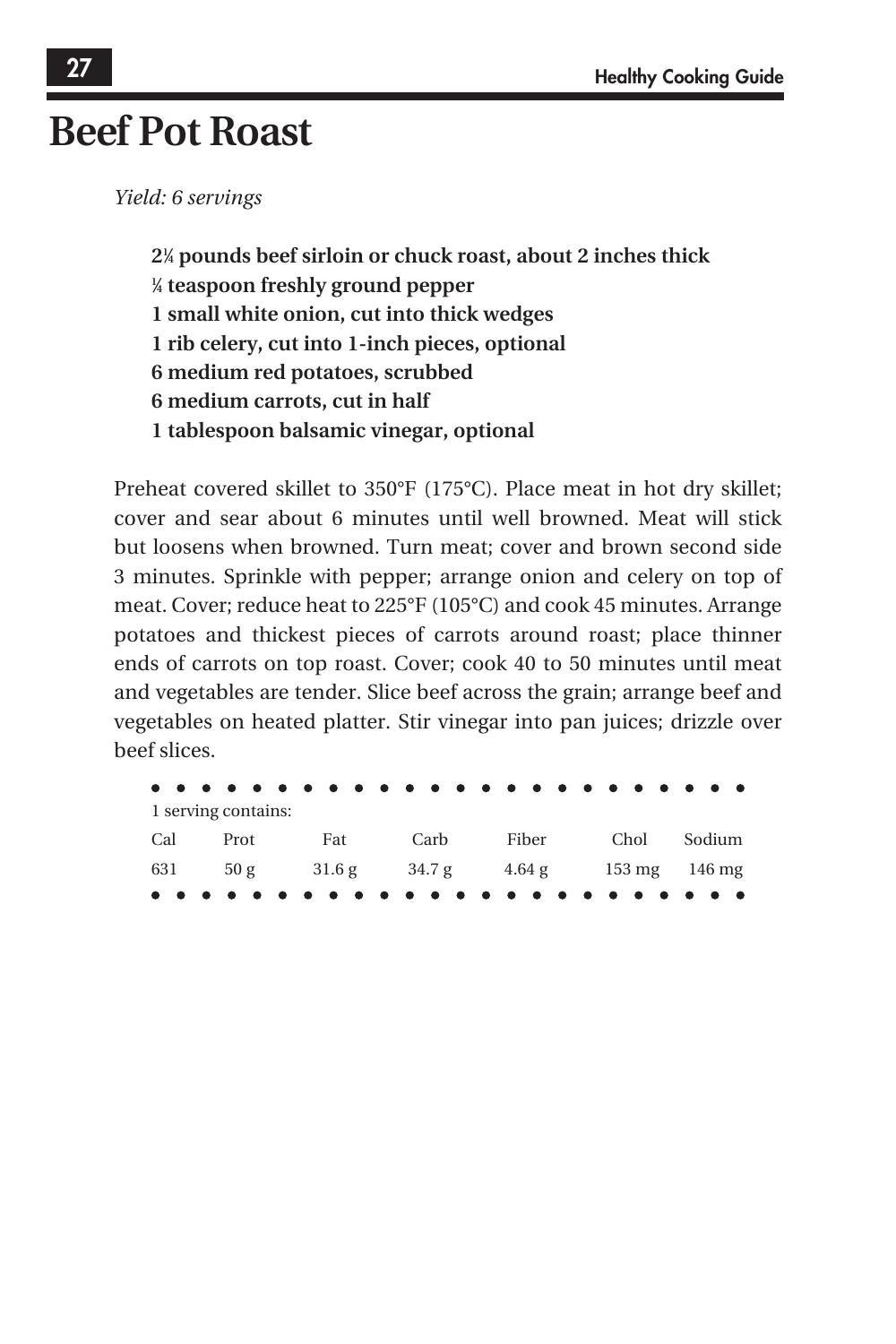## **Pork Piccata**

### *Yield: 4 servings*

**11 ⁄4 pounds pork tenderloin, sliced 1 ⁄4-inch thick, pounded thin 1 ⁄4 teaspoon salt substitute, or to taste 1 ⁄8 teaspoon pepper 3 tablespoons lemon juice 3 tablespoons minced fresh parsley**

Preheat covered skillet to 325°F (165°C).

Pat dry pork medallions. Brown pork about 1 to 2 minutes per side; remove to bowl and keep warm. Stir lemon juice and parsley into drippings in skillet, scraping up any browned bits with wooden spoon. Turn off heat. Return pork to skillet, spooning lemon-parsley mixture on top each piece. Cover; let stand 2 minutes until heated through. Serve at once.

| 1 serving contains: |              |      |                                              |                   |  |
|---------------------|--------------|------|----------------------------------------------|-------------------|--|
|                     | Cal Prot Fat | Carb |                                              | Fiber Chol Sodium |  |
|                     |              |      | 293 40.6 g 13 g 0.97 g 0.18 g 112 mg 74.9 mg |                   |  |
|                     |              |      |                                              |                   |  |

# **Baked Apples**

#### *Yield: 6 servings*

- **1 ⁄2 cup packed brown sugar**
- **5 tablespoons fresh lemon juice**
- **1 teaspoon minced fresh ginger, or 1 ⁄2 teaspoon ground cinnamon, optional 6 to 7 tart medium apples, unpeeled, ends trimmed flat,**

#### **halved horizontally, cored**

Preheat covered skillet to 250°F (120°C). Add brown sugar, lemon juice and ginger; blend well and spread over surface. Arrange apple halves in single layer in brown sugar mixture. Cover; cook 8 minutes. Reduce heat to 225°F (105°C). Carefully turn each apple half; cover and cook 5 to 8 minutes until apples are crisp tender. Serve warm with frozen fat-free yogurt or fat-free whipped topping for dessert; or, as a side-dish with pork, chicken or venison.

|     |                             | 1 serving (without topping) contains: |                        |       |                                         |        |
|-----|-----------------------------|---------------------------------------|------------------------|-------|-----------------------------------------|--------|
| Cal | Prot                        | Fat                                   | Carb                   | Fiber | Chol                                    | Sodium |
|     | $144 \qquad 0.36 \text{ g}$ |                                       | $0.6 \text{ g}$ 37.5 g |       | $3.23 \text{ g}$ 0 mg $4.89 \text{ mg}$ |        |
|     |                             |                                       |                        |       |                                         |        |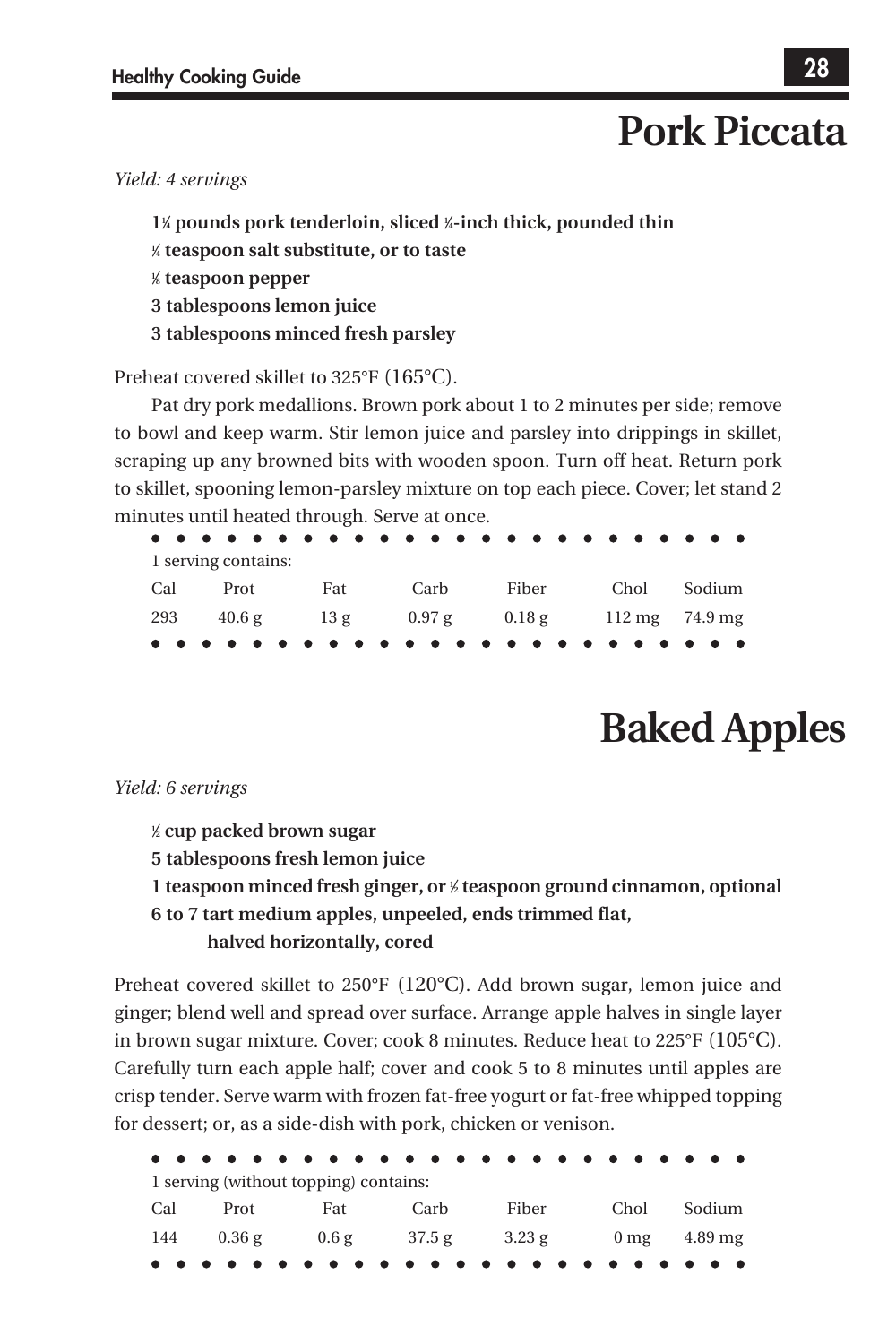## **Peach-Blueberry Crisp**

*Yield: 8 to 10 servings*

**3 ⁄4 cup quick-cook oatmeal (not instant) 2 ⁄3 cup packed brown sugar 1 ⁄2 cup whole wheat flour 2 tablespoons butter, softened 6 cups sliced fresh peaches, or 1 package (20 ounces) sliced frozen peaches, partially thawed 2 cups fresh blueberries, or 1 package (12 ounces) frozen blueberries, partially thawed 1 tablespoon lemon juice 1 ⁄2 cup sugar 1 tablespoon flour 1 ⁄4 teaspoon ground nutmeg Cinnamon to taste 1 ⁄2 cup toasted slivered almonds**

Preheat covered skillet to 400°F (205°C). Toast oatmeal in dry skillet, uncovered; cook, stirring occasionally, until lightly browned, about 6 minutes. Reduce heat to 325°F (165°C); remove oatmeal to small bowl and let cool. Add brown sugar and whole wheat flour to oatmeal; blend well. Cut in butter; blend well and set aside.

In skillet, combine peaches and blueberries; drizzle with lemon juice and toss to mix. In cup, whisk together sugar, flour and nutmeg until well blended. Sprinkle over fruit; toss to coat. Cover; cook at 325°F (165°C) 18 minutes until peaches are crisp tender. Sprinkle reserved oatmeal mixture over fruit; lightly dust with cinnamon. Top with almonds. Reduce heat to 225°F (105°C); cook, uncovered, 7 minutes. Turn off heat; let stand, uncovered, 10 minutes. Serve warm with frozen fat-free vanilla yogurt or fat-free whipped topping.

|     |           | 1 serving (without topping) contains: |        |                 |                                  |        |
|-----|-----------|---------------------------------------|--------|-----------------|----------------------------------|--------|
| Cal | Prot      | Fat                                   | Carb   | Fiber           | Chol                             | Sodium |
|     | 234 3.7 g | 7.01 g                                | 42.3 g | $3.9 \text{ g}$ | $6.9 \text{ mg}$ $34 \text{ mg}$ |        |
|     |           |                                       |        |                 |                                  |        |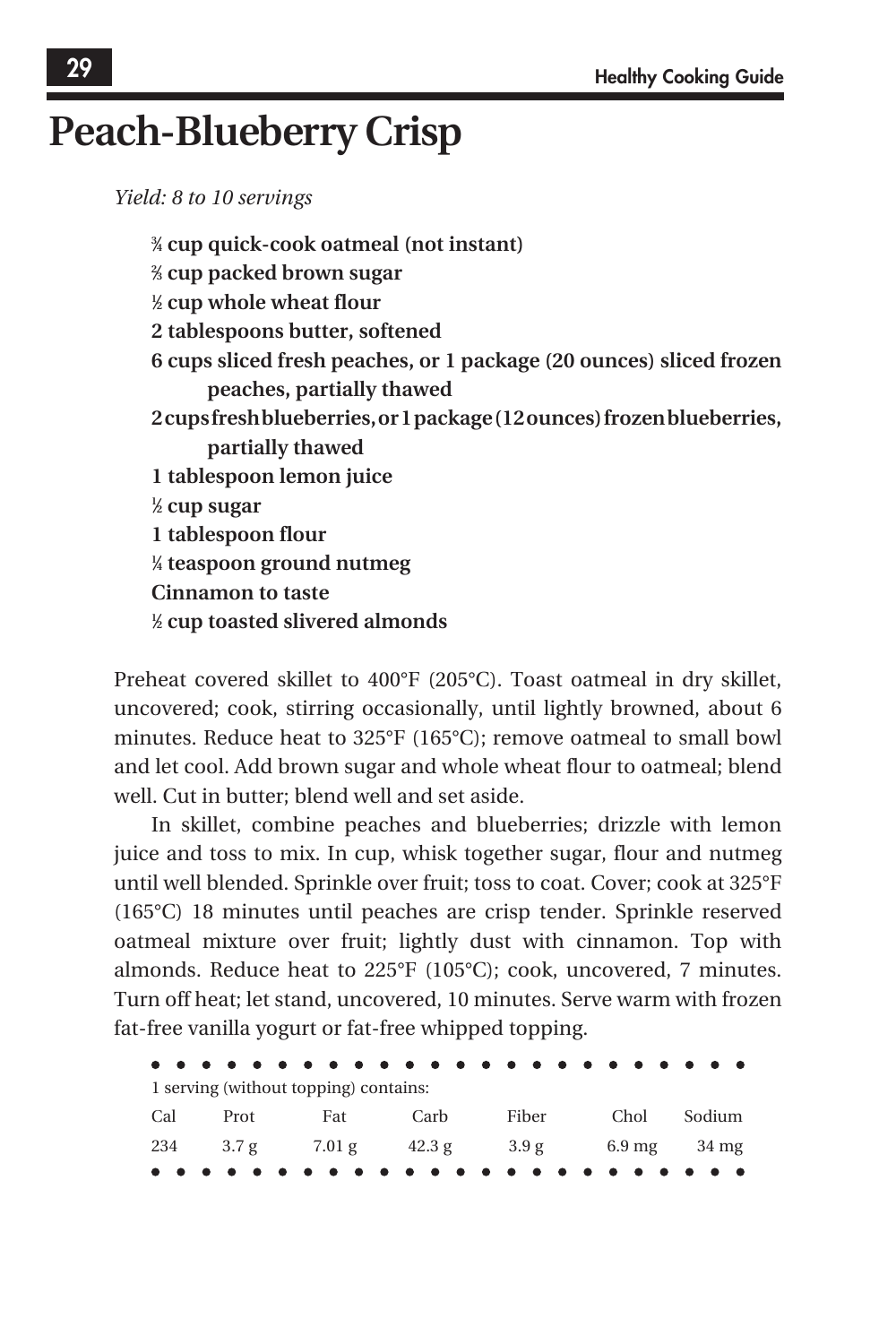*Yield: 8 to 12 servings*

**1 package (18 ounces) supermoist yellow or pineapple cake mix 1 ⁄2 cup egg substitute, or 2 eggs 1 can (20 ounces) pineapple slices, drained, reserve juice 3 tablespoons margarine, or butter 3 tablespoons packed brown sugar 1 tablespoon white corn syrup Maraschino cherries, drained, halved, optional Fat-free frozen whipped topping, thawed in refrigerator, optional**

Note: It is important to have all ingredients prepared as listed and at hand before starting this recipe.

In large bowl, combine cake mix and egg substitute. Combine reserved pineapple juice with enough water to make 1 cup liquid; add to mix. With electric mixer, beat at low speed 2 minutes until well blended, scraping sides of bowl as needed.

Preheat skillet to 325°F (165°C). Melt butter; stir in brown sugar and syrup and mix well. Arrange pineapple rings in brown sugar mixture, covering bottom of skillet (cut to fit if necessary). Place cherry half in center of each ring, cut side up. Carefully spoon batter over pineapple rings; cover and bake 5 minutes. Turn off heat; let stand, covered, 15 minutes. *Do not lift cover at any time during baking.* Remove cover; invert large serving plate on top skillet. Using potholders, carefully invert skillet and plate. Remove skillet straight up. Cool cake; serve with whipped topping, if desired.

| 1 serving contains: |     |      |                                               |             |  |
|---------------------|-----|------|-----------------------------------------------|-------------|--|
| Cal Prot            | Fat | Carb | Fiber                                         | Chol Sodium |  |
|                     |     |      | 265 4.14 g 8.7 g 43.5 g 0.78 g 29.7 mg 308 mg |             |  |
|                     |     |      |                                               |             |  |